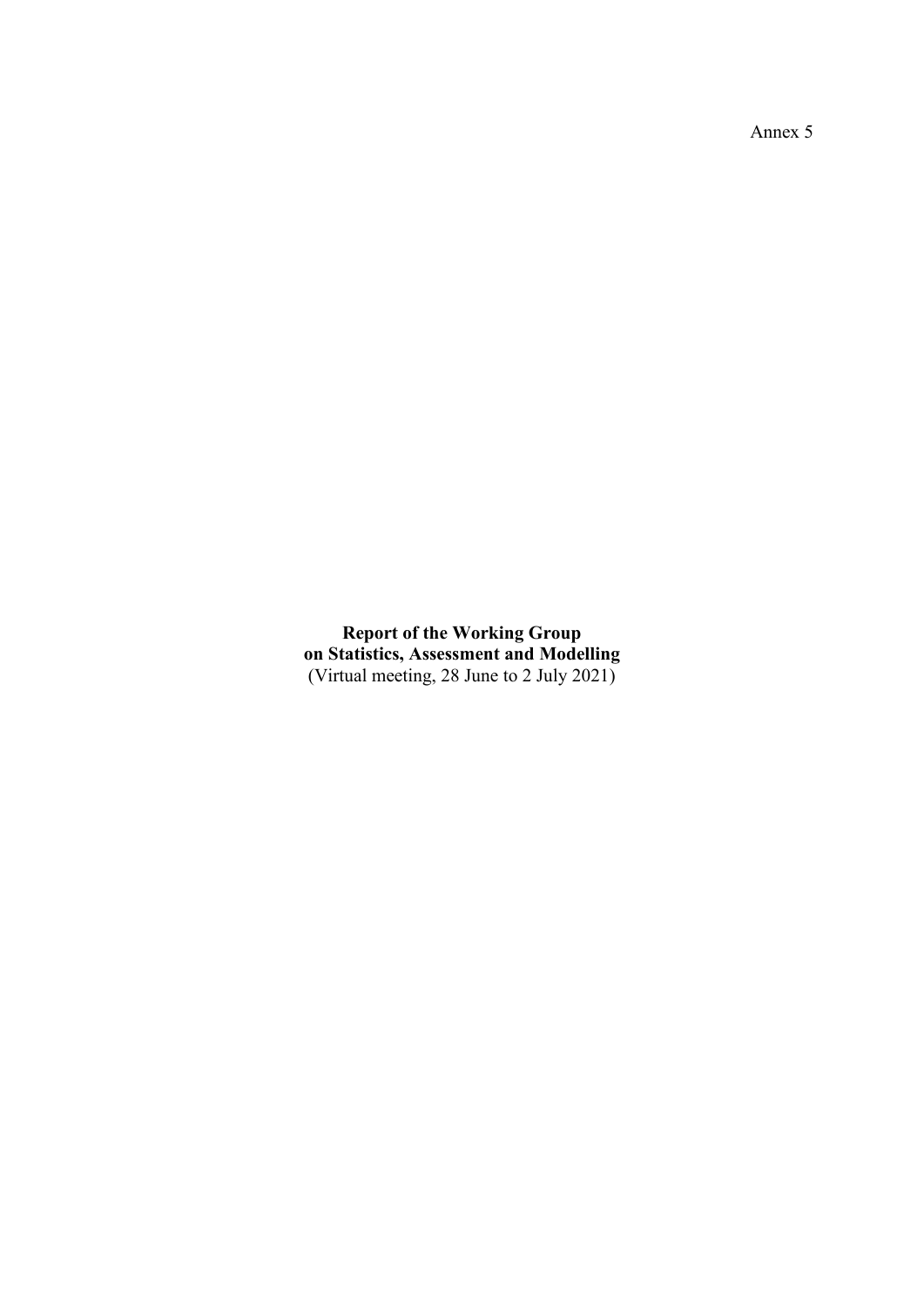## **Contents**

|                                                                                                                                                                  | Page |
|------------------------------------------------------------------------------------------------------------------------------------------------------------------|------|
|                                                                                                                                                                  | 123  |
|                                                                                                                                                                  | 123  |
|                                                                                                                                                                  | 123  |
|                                                                                                                                                                  | 123  |
|                                                                                                                                                                  | 126  |
|                                                                                                                                                                  | 127  |
| Management strategy evaluations: consideration of alternative toothfish harvest<br>control rules, including F-based rules for stocks with integrated assessments | 128  |
| Cross-cutting issues in toothfish fisheries affecting data or stock assessment                                                                                   | 129  |
|                                                                                                                                                                  |      |
|                                                                                                                                                                  | 129  |
|                                                                                                                                                                  | 129  |
|                                                                                                                                                                  | 129  |
|                                                                                                                                                                  | 131  |
|                                                                                                                                                                  | 131  |
|                                                                                                                                                                  | 131  |
|                                                                                                                                                                  | 132  |
|                                                                                                                                                                  | 132  |
|                                                                                                                                                                  | 133  |
|                                                                                                                                                                  | 134  |
|                                                                                                                                                                  | 134  |
|                                                                                                                                                                  | 135  |
|                                                                                                                                                                  | 136  |
| <b>Appendix B:</b>                                                                                                                                               | 145  |
|                                                                                                                                                                  | 146  |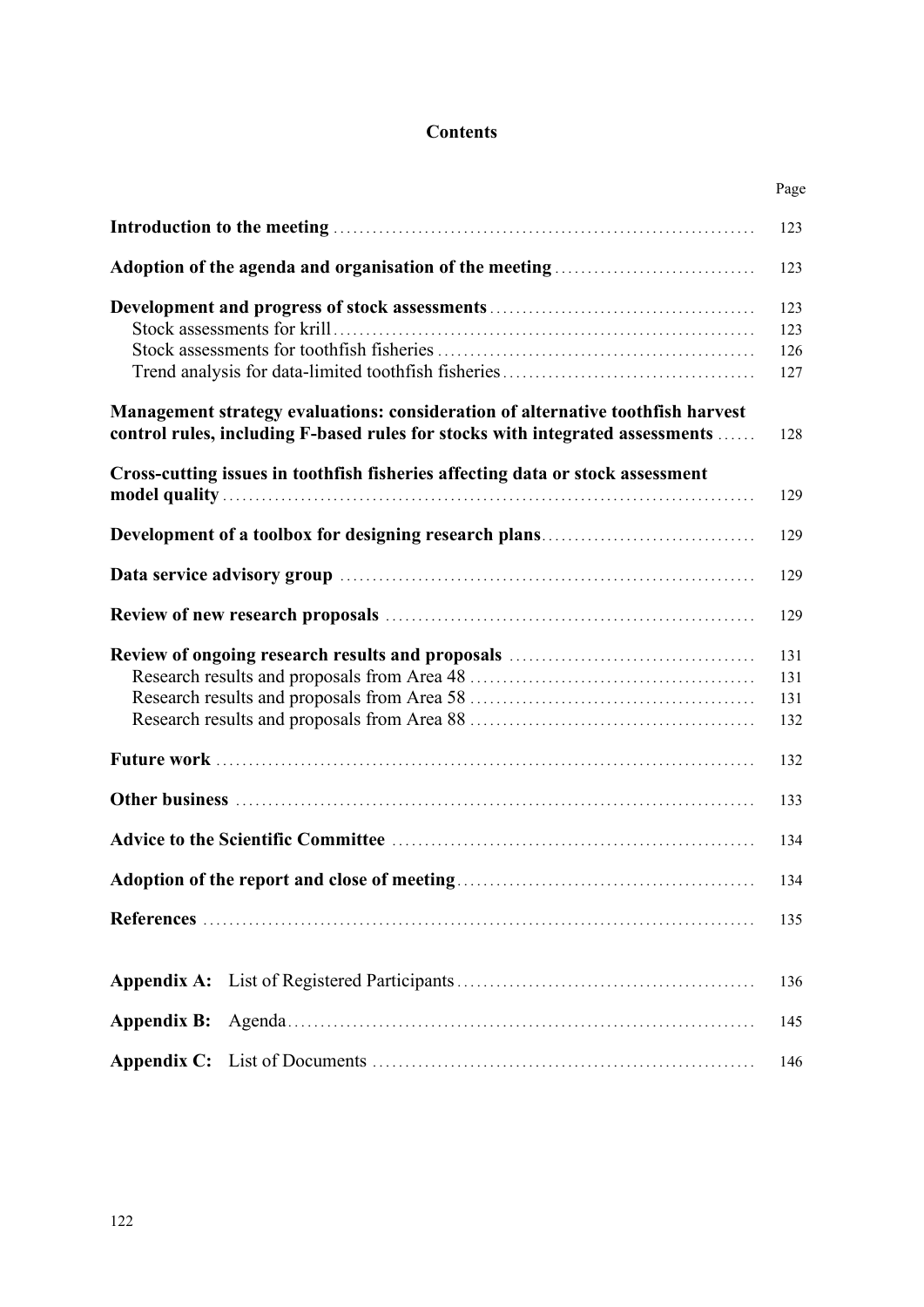## **Report of the Working Group on Statistics, Assessment and Modelling** (Virtual meeting, 28 June to 2 July 2021)

#### <span id="page-2-0"></span>**Introduction to the meeting**

1.1 The 2021 meeting of the Working Group on Statistics, Assessment and Modelling (WG-SAM) was held online from 28 June to 2 July 2021. The Co-conveners, Dr C. Péron (France) and Dr T. Okuda (Japan), welcomed the participants (Appendix A).

#### **Adoption of the agenda and organisation of the meeting**

2.1 The meeting's provisional agenda was discussed and the Working Group adopted the proposed agenda (Appendix B).

2.2 Documents submitted to the meeting are listed in Appendix C. The Working Group thanked the authors of papers and presentations for their valuable contributions to the work of the meeting.

2.3 This report was prepared by the Secretariat and the Co-conveners. Sections of the report dealing with advice to the Scientific Committee and other working groups are highlighted and collated in 'Recommendations to the Scientific Committee'.

#### **Development and progress of stock assessments**

Stock assessments for krill

3.1 The Working Group recalled that Conservation Measure (CM) 51-07 will expire in November 2021 and will need to be replaced by an integrated krill management strategy. To establish this strategy, WG-ASAM-2021 has made progress on establishing baseline krill biomass estimates and a report has been submitted for review to WG-EMM-2021. WG-SAM-2021 has been requested to review the generalised R yield model (Grym) configuration, its assumptions and parameterisation. WG-EMM-2021 will develop the risk assessment, examining spatial allocation scenarios for the catch limits. WG-FSA-2021 will combine the outcomes for the Scientific Committee, which will provide advice to the Commission. In this context, the Working Group noted that it was important to differentiate between work needed for advice this year regarding the revision of CM 51-07 and work which could be incorporated later.

3.2 WG-SAM-2021/09 introduced an improvement to the proportional recruitment model developed by de la Mare (1994a, 1994b) to simulate stochastic recruitment based on proportional recruitment estimates derived from survey data. This development provides a more flexible representation of a number of recruitment distribution models within the Grym and more representative recruitment simulations under high recruitment variability using a parametric bootstrap method.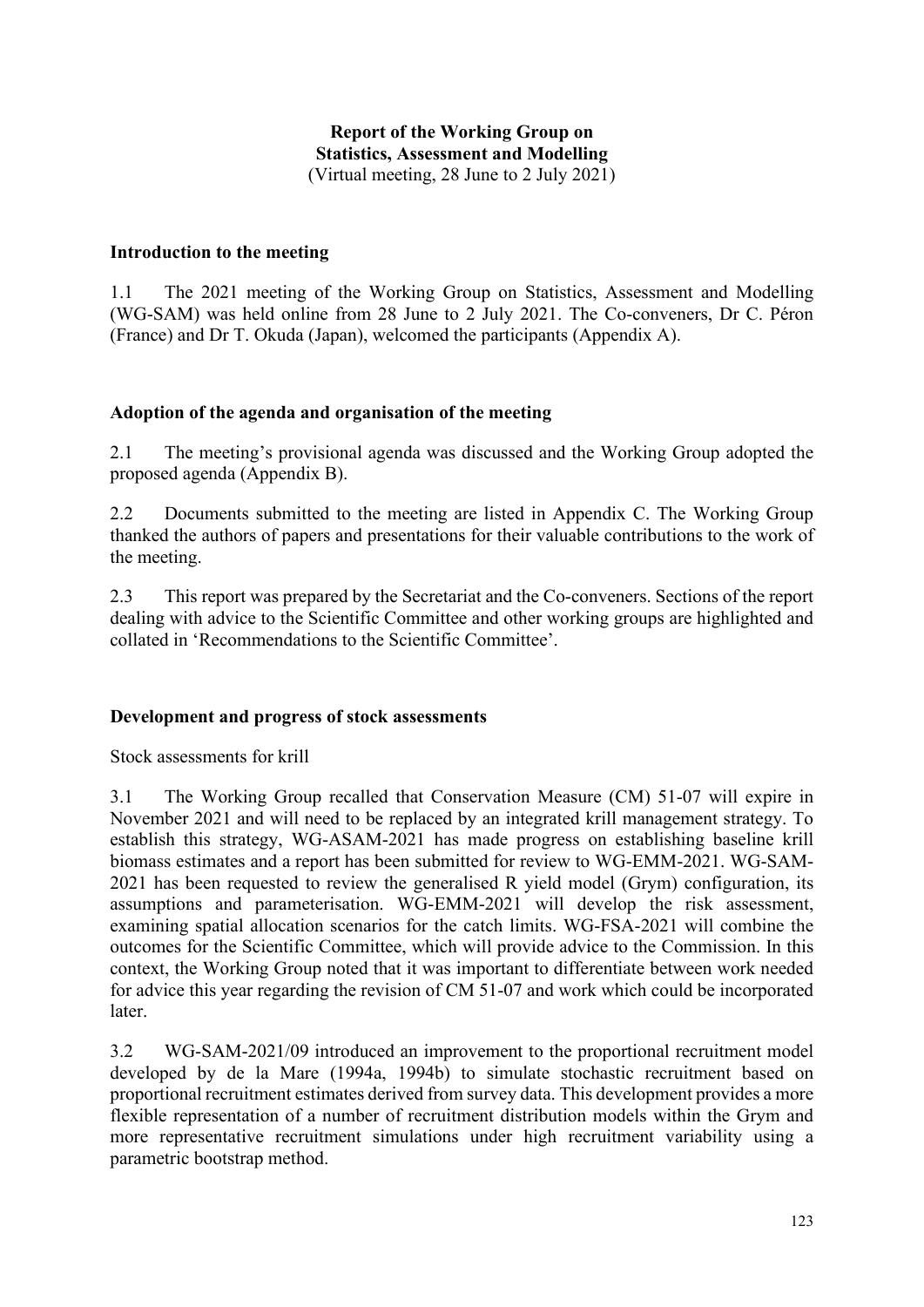3.3 The Working Group welcomed this improvement to the Grym and noted that time series of US AMLR krill survey data show that estimated recruitment is highly variable, and that years with very large recruitment do not appear to occur consecutively. Recruitment parameters for Grym simulations should aim to reflect the potential recruitment variability while minimising biases introduced by data collection methods.

3.4 The Working Group reviewed an example of diagnostic plots showing interactions between simulations using different biological parameters in the Grym and noted that such plots will be very useful when calibrating plausible model scenarios.

3.5 WG-SAM-2021/10 described an extension of the Grym to permit the inclusion of multiple fleets within a season, allowing it to model more complex fishery behaviour and evolving fisheries practices.

3.6 The Working Group noted that at present this extension could be used in a range of fisheries assessments, and thanked the authors for these important developments which allow more flexibility in Grym assessments.

3.7 WG-SAM-2021/22 outlined some general considerations that needed to be taken into account when choosing an appropriate spatial scale to run Grym simulations, including that the chosen spatial scale may need to be large enough to cover the various components of the krill stock adequately. The pros and cons of using the biomass estimates resulting from the 2019 International Area 48 Krill Survey and the multiple mesoscale surveys were also discussed.

3.8 The Working Group welcomed this contribution and noted that there would be value in exploring results at both the mesoscale and large scales. It further noted that the spatial scale may be important for ensuring that recruitment is adequately represented, and that recruitment estimates derived from spatially restricted surveys may not necessarily be representative of recruitment at larger scales.

3.9 The Working Group agreed that the Grym could be run at different scales. In the absence of spatially explicit stock assessment models, focus needs to be on scales considered as appropriate given our current knowledge of the stock and available data and parameters.

3.10 WG-SAM-2021/07 presented estimates of krill proportional recruitment in Subareas 48.1–48.3, calculated using the Scheme of International Scientific Observation (SISO) observer data, as requested by WG-EMM-2019.

3.11 The Working Group noted that 40 mm was selected as an upper boundary for the recruitment ratio, which may include krill individuals aged between 1 and 2 years old, and the age-1 group may not be represented adequately.

3.12 The Working Group also noted that analyses of length frequency distribution can be influenced by variability in the gear types and mesh sizes used in the commercial krill fishery, and by an avoidance effect which occurs in scientific nets when the mouth openings are too small.

3.13 WG-SAM-2021/19 presented proportional recruitment and length-weight indices obtained during research trawls in Subareas 48.1 and 48.2 from the RV *Atlantida*. The paper noted that the length-weight relationship obtained by stratum differed from the length-weight equation used by the CCAMLR 2000 Krill Synoptic Survey of Area 48 (CCAMLR-2000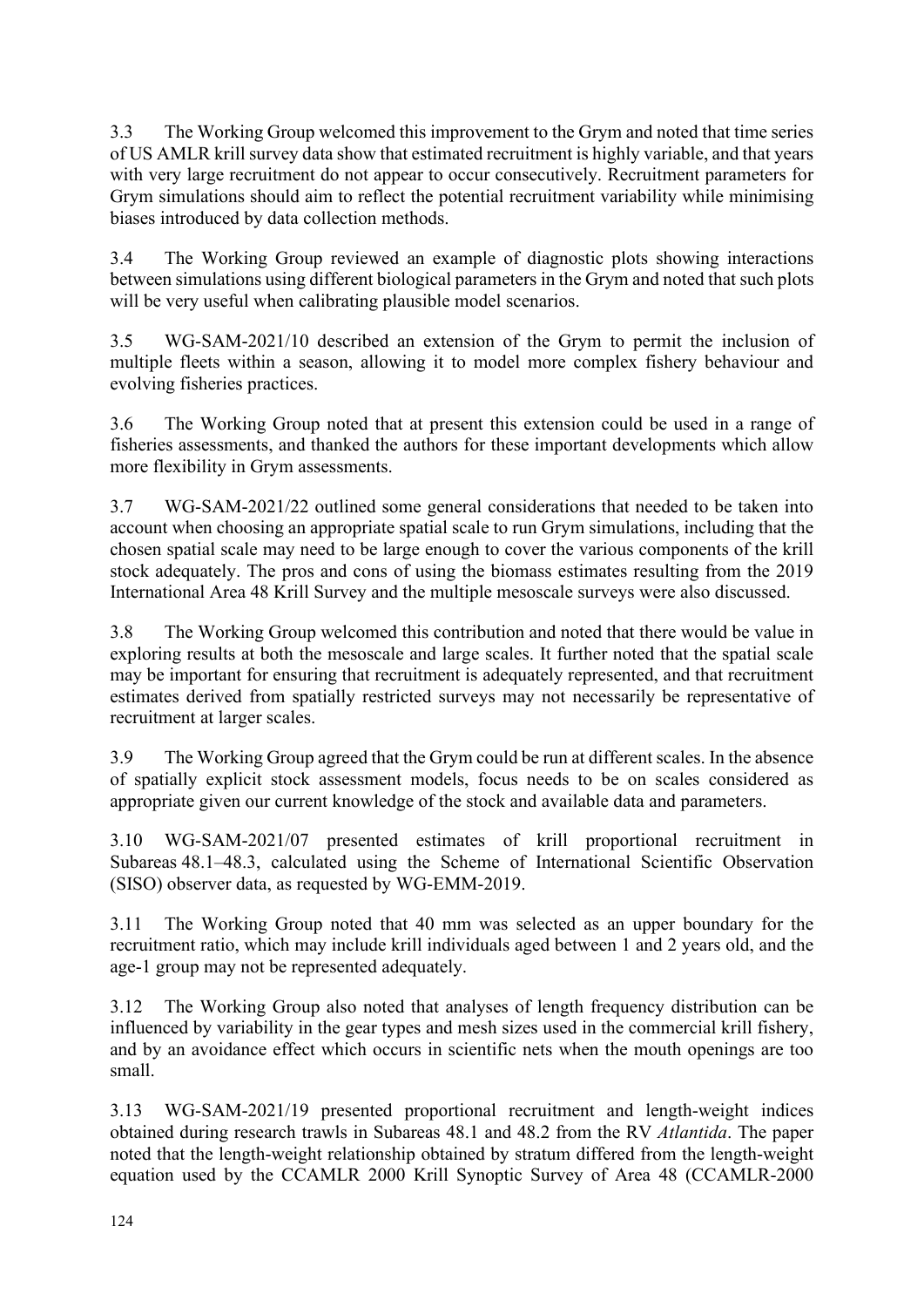Survey) ( $w = 2.236 \times 10^{-6} \times l^{3.314}$  ( $w = \text{mass (mg)}$ ,  $l = \text{length (mm)}$ ) (WG-EMM-16/38), and that the use of the CCAMLR-2000 Survey relationship would underestimate the krill areal biomass density by 10 to 26% depending on the stratum, when compared to the length-weight relationships developed on this survey.

3.14 The Working Group noted the large number of krill measured as part of the survey, that data from these measurements could be used for parameter inputs into the Grym, and that the differing length frequency values for each stratum highlight the importance of working with appropriate spatial scale and having an appropriate length cut-off for the proportional recruitment parameter.

3.15 The Working Group requested that Members provide the raw length and weight data from surveys to the Grym e-group (paragraph 3.22) for combined analyses of the length-weight relationship and length frequencies from all sampled areas within Subarea 48.1.

3.16 WG-SAM-2021/20 Rev. 1 presented a summary of proportional recruitment and multiyear biomass variability for krill in Subarea 48.1, from historic research surveys and fishery data. The paper noted that the US AMLR research survey data showed highly structured length distributions for krill that varied with time on a five-to-six-year cycle but were similar across the four survey strata. These cohorts were not observed in the fishery data, and the variability on an interannual basis was much greater in the US AMLR survey data than in the fishery data.

3.17 The Working Group noted the high variability in the proportional recruitment parameters calculated from the US AMLR survey data, and that the selectivity of the fishery data may be due to pooling data from different vessels, as typical krill trawls use small mesh sizes (15–16 mm) which may produce comparable results with research survey trawls. The Working Group highlighted the importance of consistent time series of survey information in order to determine changes in population dynamics.

3.18 WG-SAM-2021/12 presented a summary table of preliminary Grym parameter values which resulted from discussions of the Grym e-group (paragraph 3.15).

3.19 The Working Group noted that the krill stock simulations using the Grym are a relatively simple representation of the krill population that, for example, assuming spatial homogeneity and that all parameters and data are reflective of processes of the krill population within the area represented by the simulation.

3.20 The Working Group further recalled that de la Mare (1994b), used the age-2 group, instead of the age-1 group collated in the summary table, to represent the recruits.

3.21 The Working Group noted the importance of an appropriate parameterisation of the Grym, and that there was no clear agreement yet on the most appropriate values to use for Grym parameters.

3.22 The Working Group agreed that a constructive way forward would be to investigate multiple parameter value combinations within an ensemble modelling approach, using the Grym. The Working Group noted that, as a result, a set of sustainable yield estimates could be presented to WG-FSA-2021. The Working Group agreed that this work would be carried out collaboratively via an e-group coordinated by Mr D. Maschette (Australia) (the Grym parameters ensemble e-group).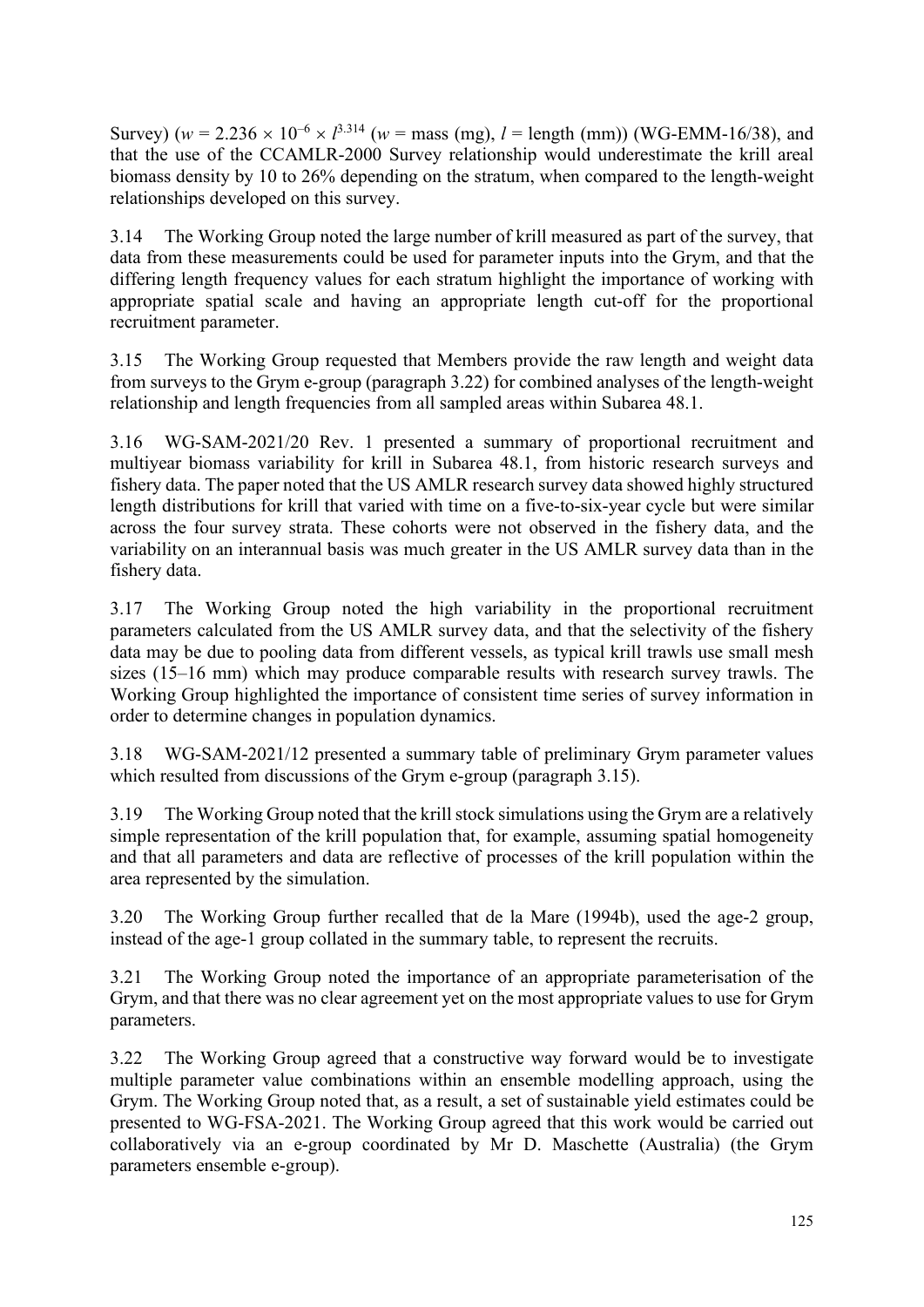<span id="page-5-0"></span>3.23 The Working Group noted that the Grym parameters ensemble e-group should focus on Subarea 48.1 and consider the following issues:

- (i) continue the development of diagnostic plots that can be used in the evaluation and comparison of simulation scenarios
- (ii) use of a length interval, rather than only an upper length boundary, to represent recruits
- (iii) explore dependencies and correlations between parameters (e.g. recruitment and natural mortality)
- (iv) develop a number of different scenarios which are ensembles of parameter values that are internally consistent. Scenarios (parameter value combinations) may take advantage of efforts that have already been made (e.g. WG-SAM-2021/07, 2021/12, 2021/19, 2021/20 Rev. 1)
- (v) scenarios could include a range of ecologically meaningful spatial scales (e.g. WG-SAM-2021/22), given the scales at which parameters have been estimated
- (vi) run the Grym for these different scenarios
- (vii) the realism of simulation outputs should be investigated and used to eliminate parameter combinations that do not provide sensible results (e.g. validation should include inspection of the internally estimated mortality rate to ensure it was not unrealistically low or high, and comparison between the variability in simulated biomass and long-term acoustic biomass estimate to ensure that it was consistent with results reported in WG-EMM-2021/05 Rev. 1).

3.24 The Working Group agreed that in order to undertake this work, contributions of length frequency and other data important for generating parameter values, and suggestions for sensibility tests, should be forwarded to the e-group by 30 July 2021. The e-group should undertake the work of developing and running plausible Grym scenarios in order to present a report in time to be submitted to WG-FSA-2021 at the end of August.

Stock assessments for toothfish fisheries

3.25 WG-SAM-2021/13 presented a proposed update to the method for the stock assessment of Antarctic toothfish (*Dissostichus mawsoni*) in the Ross Sea region. The analysis presented some alternative methods for the treatment of tag data and sensitivities that could be investigated for the next assessment. Diagnostic plots for a partial update of the 2021 assessment model (WG-SAM-2021/14) and a stock annex (WG-SAM-2021/15) accompanied this paper.

3.26 The Working Group noted the computational limitations of the current CASAL version as applied to the Ross Sea region assessment. As new data and new partitions are added to this assessment model, CASAL may be unable to compute a stock assessment for this stock with complete data in time for WG-FSA-2021.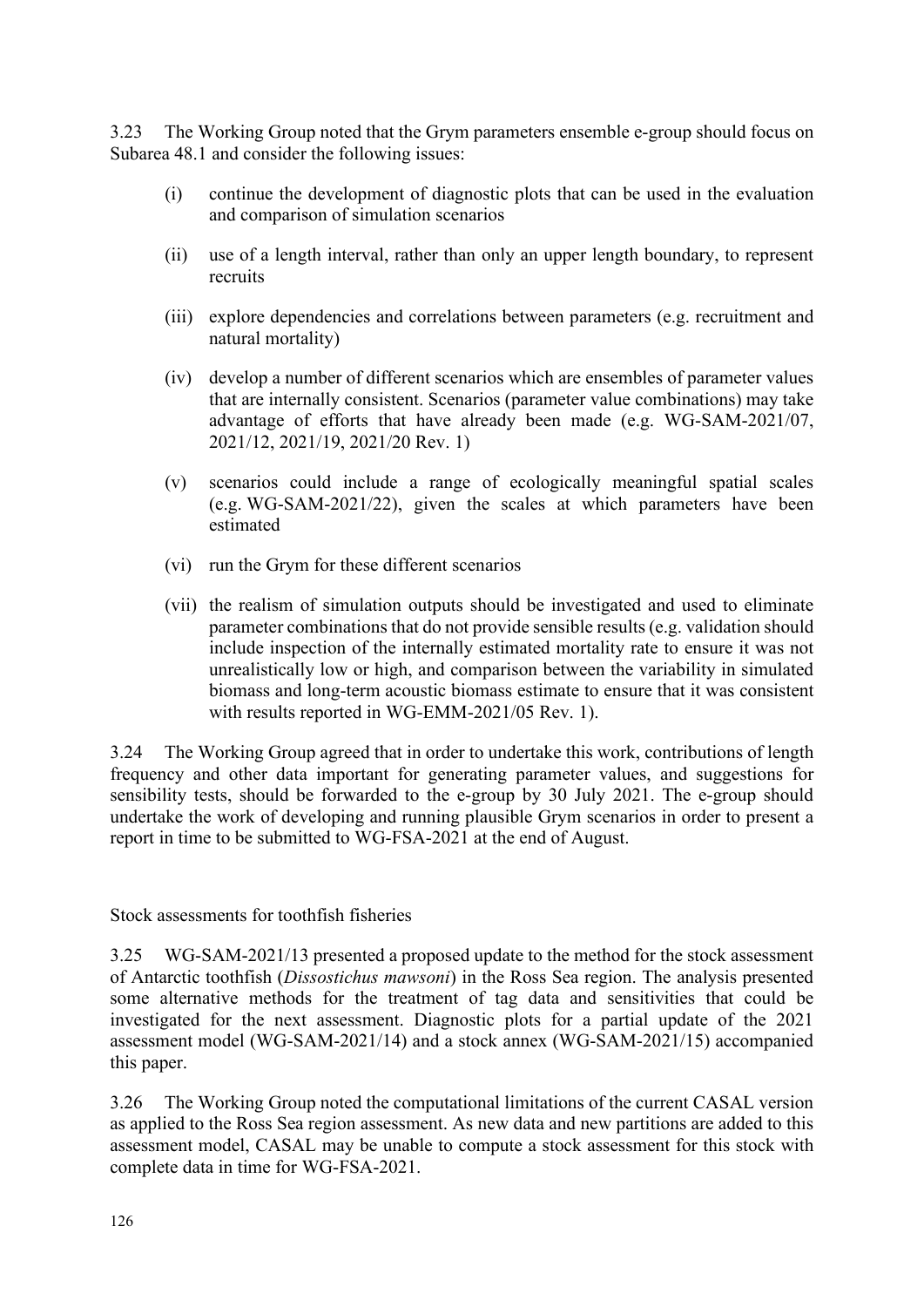<span id="page-6-0"></span>3.27 The Working Group noted that although the exclusion of three years of tagging data (2001–2003) has the advantage of reducing computational difficulties, with virtually no impact on estimation results in the CASAL model assessment while improving overall model fit, the decision to exclude specific data requires careful consideration. The Working Group noted that the CCAMLR tagging protocol had not yet been established during these years.

3.28 The Working Group welcomed the intention of New Zealand to present Casal2 to Members at WG-FSA-2021 which may overcome these computational limitations in future assessments. The Working Group discussed the potential introduction of Casal2 for integrated stock assessments and recalled its previous discussions on software changes such that if Casal2 was to be introduced into CCAMLR, initial assessments using Casal2 would need to be presented using both CASAL and Casal2 methods for comparison.

3.29 The Working Group considered the inclusion of data from outside the CCAMLR area in the assessment model and noted that catches in the South Pacific Regional Fisheries Management Organisation (SPRFMO) areas are treated as removals from the Ross Sea in the assessment but are not included in the projection phase because it is not known if these catches will continue.

3.30 The Working Group recommended that the 2021 stock assessment of toothfish in the Ross Sea region be an update of the 2019 assessment, and requested that the paper to WG-FSA-2021 present additional information justifying any removal of tag cohorts and further exploring the impact of their removal on the assessment. It was also recognised that, if CASAL was unable to compute a stock assessment with tagging data for 2001–2020, the exclusion of the 2001−2003 tagging data may be warranted.

Trend analysis for data-limited toothfish fisheries

3.31 WG-SAM-2021/06 presented a provisional trend analysis for research blocks in datalimited fisheries and requested feedback from WG-SAM regarding four points, as listed in the paper.

3.32 The Working Group considered the requested feedback and recommended that:

- (i) A provisional trend analysis would only be required for presentation at WG-SAM if the underlying data (e.g. GEBCO bathymetry data) had changed or if the structure of the analysis itself was revised (e.g. adding or changing a step in the decision tree).
- (ii) The vulnerable biomass estimates from the reference areas (in Division 58.5.2 and the Ross Sea region) would only be used once the stock assessments for these areas had been agreed by the Commission.
- (iii) In order to establish catch limits in research blocks where fishing has not taken place in recent fishing seasons, the Working Group agreed that if data were not available from the most recent fishing season, the previous catch limit should be carried forward. Such an approach should be limited to five years, after which time the catch limit would need to be re-evaluated outside the current trend analysis framework.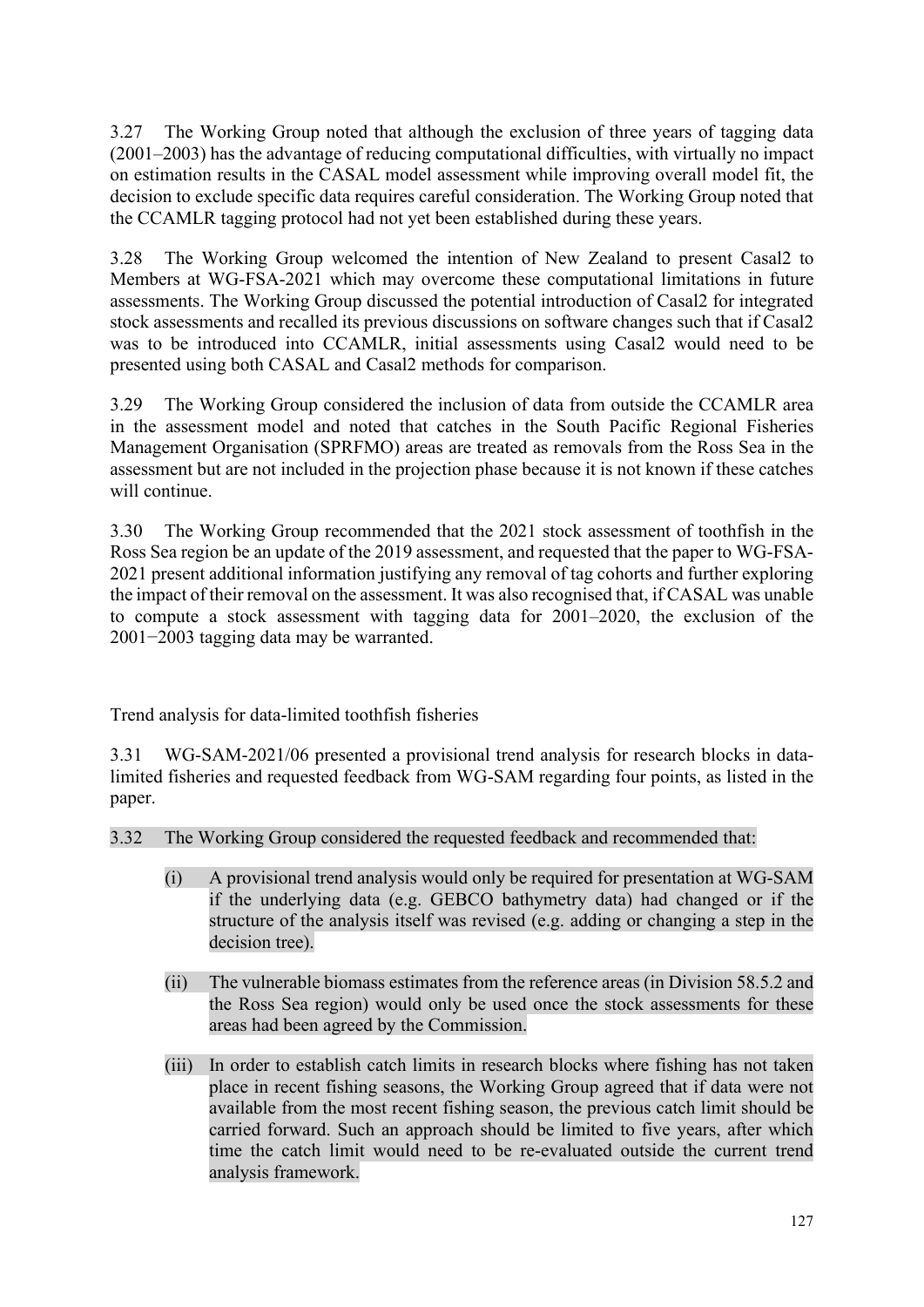- <span id="page-7-0"></span>(iv) Fishable area estimates should be updated every time a new version of the GEBCO bathymetry data is released, and an analysis similar to the one presented in the appendix of the paper should be undertaken to compare the impact. The new GEBCO data should be used in its native resolution, e.g. 450 m resolution for the 2020 GEBCO dataset instead of 500 m as in previous versions (see WG-SAM-15/01).
- (v) When values for input variables change (e.g. seabed area, historical CPUE data or tagging data), the differences should be applied retrospectively to maintain comparability of values for the trend analysis.

## **Management strategy evaluations: consideration of alternative toothfish harvest control rules, including F-based rules for stocks with integrated assessments**

4.1 WG-SAM-2021/08 presented simple simulations to outline alternative decision rules that would be consistent with the current CCAMLR decision rule and its objective. The rules in the paper were based on a harvest rate, H, which was stochastically estimated from stock productivity and fishery selectivity to result in the long-term 50% spawning stock biomass (SSB) depletion with a probability of 50%.

4.2 The Working Group recalled the discussions on the CCAMLR decision rules at WG-FSA in 2019 (WG FSA-2019, paragraphs 3.14 to 3.41) and at the Scientific Committee (SC-CAMLR-38, paragraphs 3.61 to 3.64), where it was noted that refinement of the current decision rule could include the addition of harvest control rules under specific circumstances, such as when productivity changes are detected or when the level of historical illegal, unreported and unregulated (IUU) catches is unknown.

4.3 The Working Group further recalled its recommendation to include in any future CCAMLR stock assessment a comparison of catch limits based on the CCAMLR decision rule alongside catch limits based on the harvest rate associated with achieving 50% *B*<sup>0</sup> (WG-SAM-2019, paragraphs 3.9 to 3.11).

4.4 The Working Group agreed that the approach taken by the paper (WG-SAM-2021/08) to conduct harvest control rule simulations as a proxy for management strategy evaluations for stock assessments was appropriate to evaluate decision rules.

4.5 The Working Group recommended exploration of different shapes for the harvest control rule in addition to those already explored in the paper (constant and 'hockey-stick' harvest rate where harvest rate decreased when the stock status was below the target) and presentation of comparisons of the risk to the stock and expected yield from the alternative rules.

4.6 The Working Group recommended further evaluation of alternative decision rules to explore the effects of, inter alia:

- (i) auto-correlation and bias in stock assessments, with values comparable to those seen in historical CCAMLR stock assessments
- (ii) delays and error in management implementation of catch limits.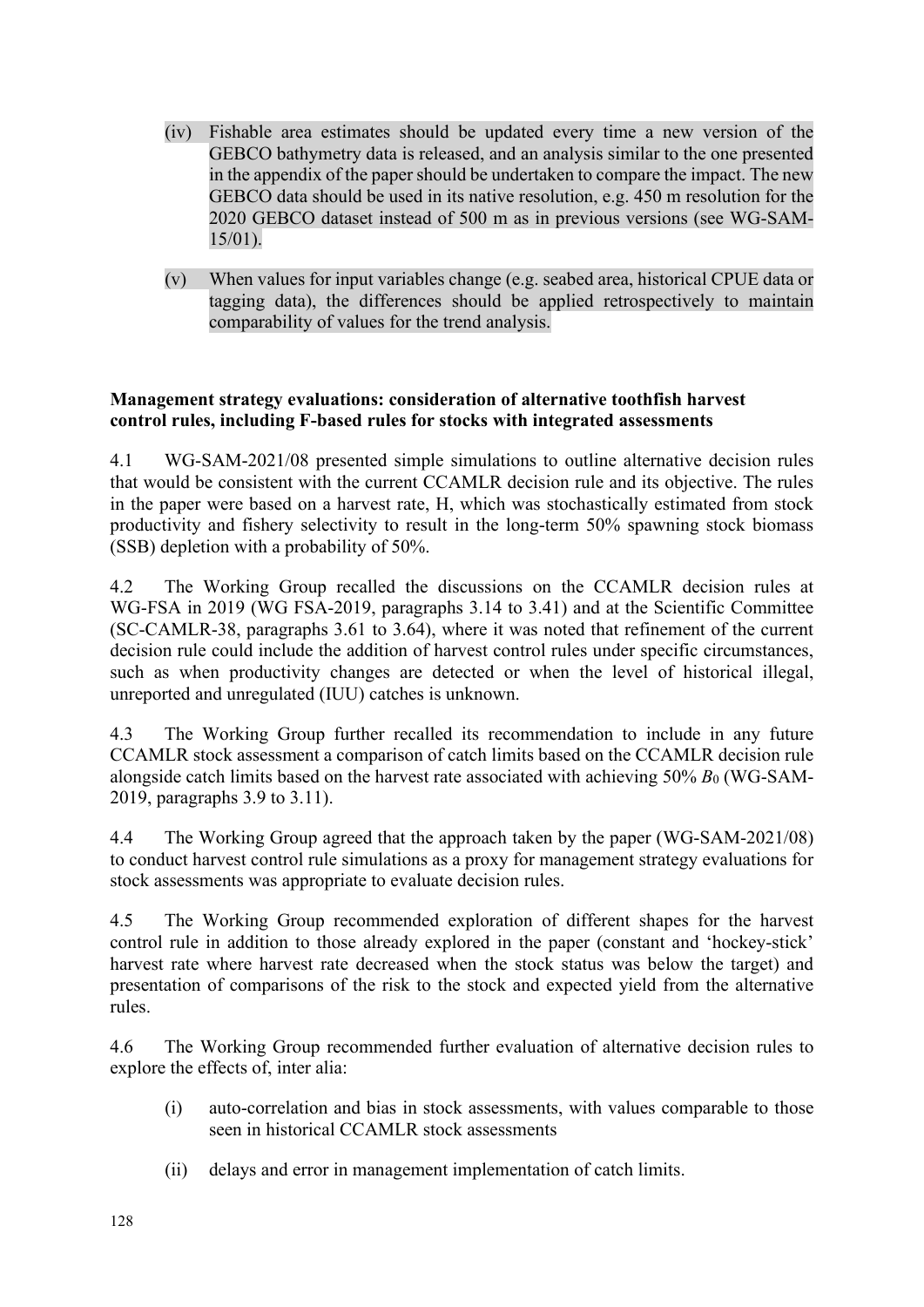## <span id="page-8-0"></span>**Cross-cutting issues in toothfish fisheries affecting data or stock assessment model quality**

5.1 No papers were submitted to this agenda item and the Working Group did not discuss it.

## **Development of a toolbox for designing research plans**

6.1 No papers were submitted to this agenda item and the Working Group did not discuss it.

## **Data service advisory group**

7.1 No papers were submitted to this agenda item and the Working Group did not discuss it.

## **Review of new research proposals**

8.1 WG-SAM-2021/01 presented a proposal for a new research plan to continue research on *D. mawsoni* in Subarea 88.3 by the Republic of Korea and Ukraine.

8.2 The Working Group welcomed the proposal and recalled that WG-FSA had discussed in 2019 accessibility issues caused by sea-ice in this area and recommended that a revised proposal to WG-FSA should address this issue using updated data (WG-FSA-2019, paragraph 4.179). The Working Group noted that the survey design had taken into account past comments. It also noted that milestones on age determination should be incorporated in the proposal, that the proposed longitudinal extension of research block 1 would need to be justified within the context of its potential impact on tag recaptures, and that minimum sampling requirements should be set for by-catch species.

8.3 WG-SAM-2021/04 Rev. 2 presented a proposal for a new research plan to continue research on *D. mawsoni* in Subarea 48.6 by Japan, South Africa and Spain.

8.4 The Working Group welcomed the proposal and indicated that it would benefit from linking its objectives to those of the Workshop for the Development of a *D. mawsoni* Population Hypothesis for Area 48 (WS-DmPH). The Working Group noted the importance of understanding stock connectivity between research blocks in the area (seamounts versus continental shelf) and requested further details about how the stock structure will be represented in the planned CASAL assessment for the region. It also noted that the otolith sampling rate (10 otoliths per 5 cm length bin) was lower than in other areas and that minimum sampling requirements should be set for by-catch species and designed to meet the research objectives. The Working Group noted that the *Shinsei-maru No. 8* fished in the Ross Sea region in the 2020/21 season, hence improving the ability to link relative tagging performance to vessels in this research plan. It recalled that a structured fishing design was necessary to optimise tagging performance evaluation.

8.5 The Working Group endorsed the design of this research proposal and recommended that it proceed.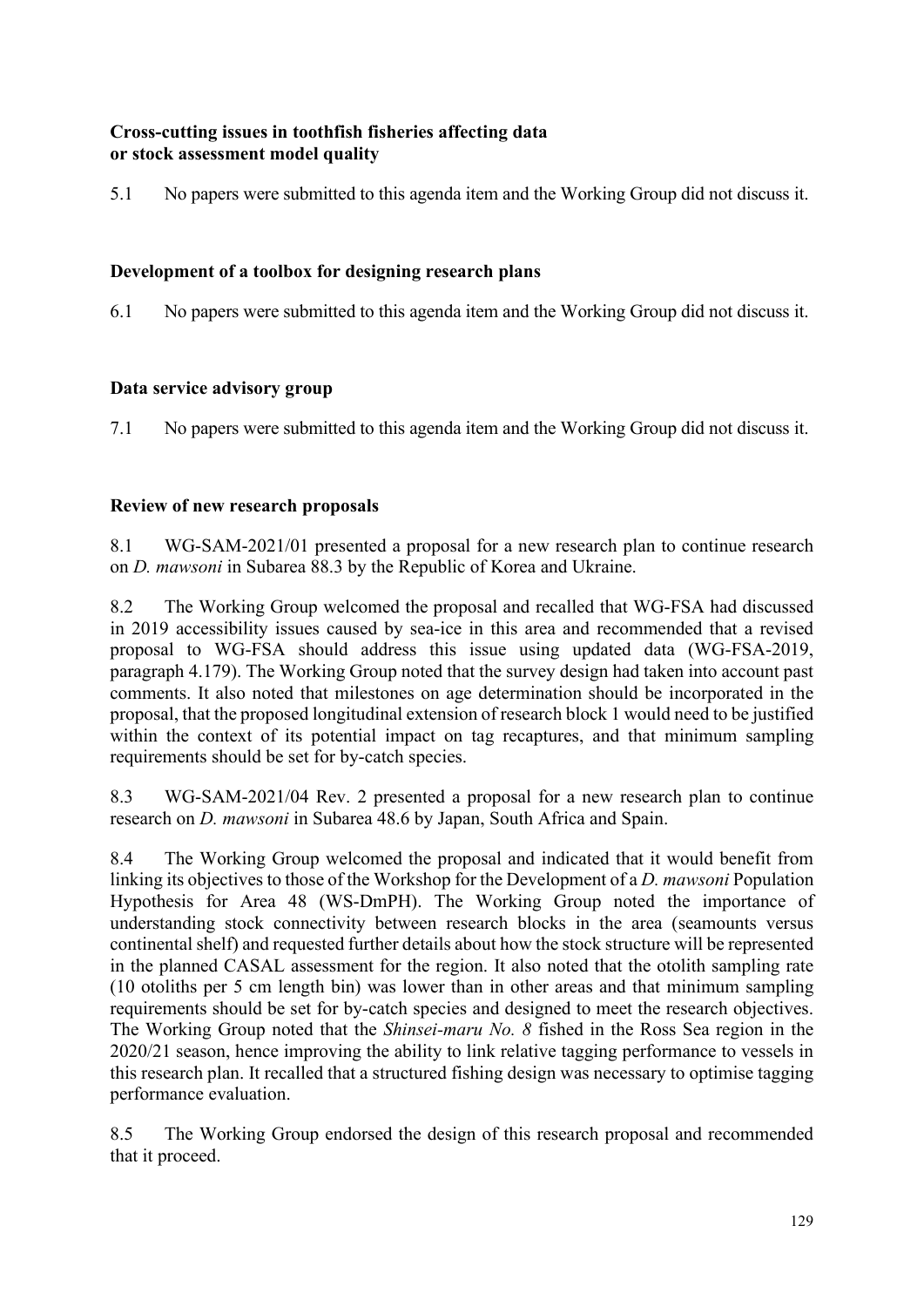8.6 WG-SAM-2021/05 presented a proposal to conduct a new research survey targeting mackerel icefish (*Champsocephalus gunnari*) in Subarea 48.2 by Ukraine.

8.7 The Working Group welcomed this proposal and noted that given its significant acoustics component, it would need to also be reviewed by WG-ASAM. In particular regarding its areal coverage, choice of acoustic frequencies, day–night sampling, the size of trawl used for target identification and the methodology used to discriminate icefish from krill. The Working Group questioned the need for the high catch limit proposed, given the low expected standing stock in the area from the 2018 Chilean trawl survey (WG-SAM-18/25), and suggested that a by-catch limit might be required for krill instead of it being a proportion of the catch limit. The Working Group noted that given the proposed catch limit being greater than 50 tonnes of finfish, a revised proposal needed to follow the standardised guidelines and format adopted by the Scientific Committee given in CM 24-01, Annex 24-01/A, format 2.

8.8 WG-SAM-2021/18 presented a proposal for a new research plan to continue research on *D. mawsoni* in Divisions 58.4.1 and 58.4.2 by Russia.

8.9 The Working Group considered only the methodological aspects of this proposal since this research was not notified by the required deadline of 1 June. The Working Group discussed the issue of gear standardisation in multi-Member surveys and recalled past discussions on the subject, over several years and in different working group meetings (e.g. SC-CAMLR-39, paragraph 4.10; SC-CAMLR-38, paragraphs 3.105 to 3.108; SC-CAMLR-XXXVII, paragraphs 3.139 to 3.141). The Working Group further noted that standardisation is performed both through survey design (e.g. side-by-side sampling with different gears) and statistical analyses of the data.

8.10 Dr S. Kasatkina (Russia) reiterated her position in relation to methodical issues for the multi-Member research in the *Dissostichus* spp. exploratory fishery in Divisions 58.4.1 and 58.4.2 that she had raised in the past regarding the need for standardisation of fishing gear and survey design (SC-CAMLR-XXXVII, paragraph 3.137). Dr Kasatkina highlighted that any Member for participation in the particular exploratory fishery in Divisions 58.4.1 and 58.4.2 should prepare and submit to the Secretariat a Research Plan in accordance with CM 24-01 for review by WG-SAM, WG-FSA, the Scientific Committee and Commission and then reporting for evaluation and review of this Research Plan (CM 21-02, paragraph 6iii). The catch limit for the exploratory fishery in Divisions 58.4.1 and 58.4.2 is set only for implementation of this Research Plan and subdivided between vessels declared in this Research Plan. However, for the exploratory fishery in Subarea 88.2, being an example of other CCAMLR exploratory fisheries, the catch limit is set according to a stock assessment for the *D. mawsoni* population and any vessel can participate in the Olympic fishery here in accordance with CM 21-02. Dr Kasatkina noted that the *D. mawsoni* multi-Member research in East Antarctic should not be considered an exploratory fishery and continuing of such research requires standardisation of sampling fishing gear and survey design in accordance with common practice.

8.11 The Working Group noted that various longline gear types are permitted in exploratory fisheries in the Convention Area, and that integrated assessments have been, and are currently being, developed based on data collected using mixed gear types. The Working Group was unable to determine Dr Kasatkina's rationale as to why the exploratory fishery in Division 58.4.1 should proceed with only a standardised gear type requirement. The Working Group requested that the Scientific Committee discuss this.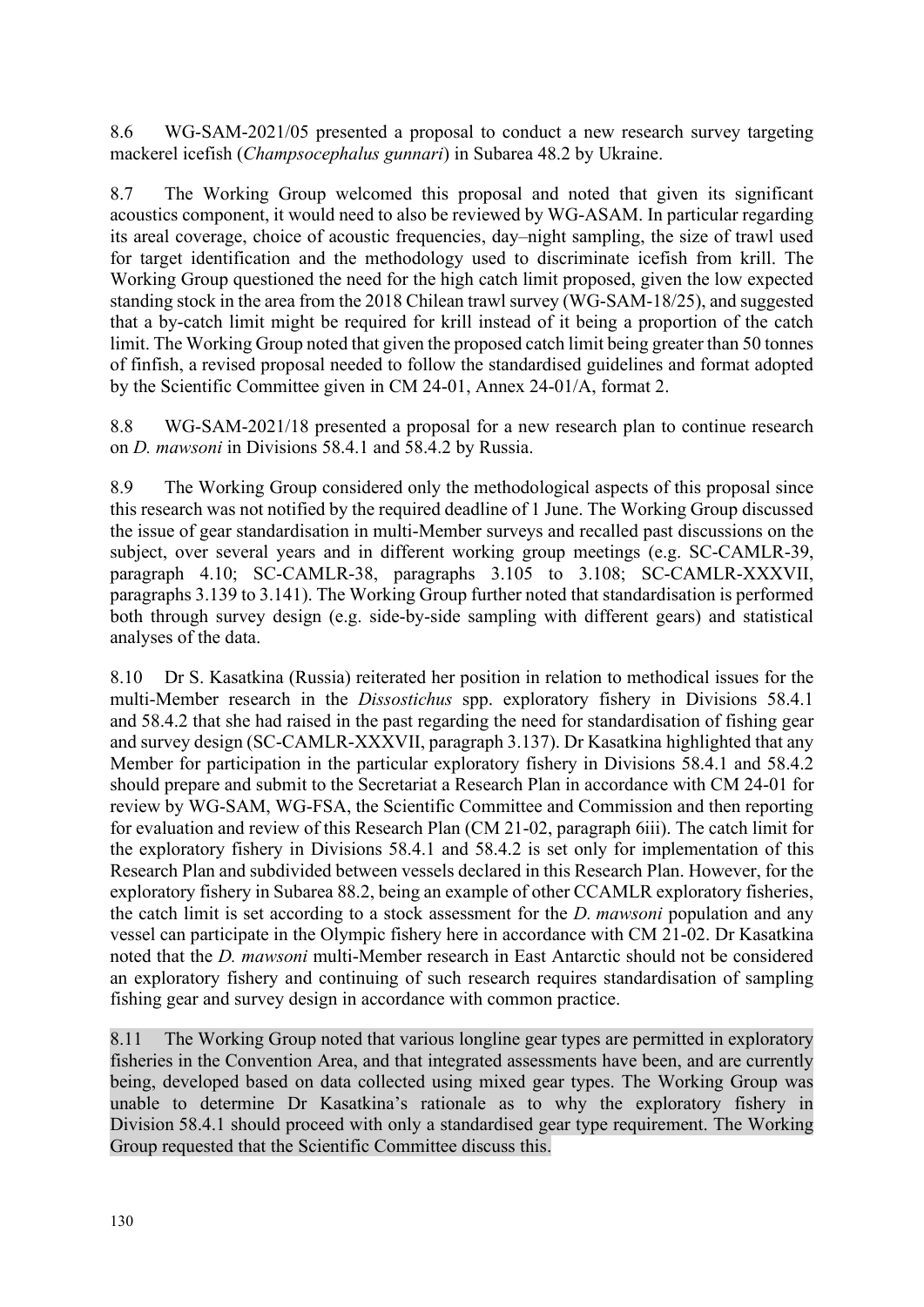<span id="page-10-0"></span>8.12 The Working Group noted that catch allocation between participating Members of a research plan, as opposed to an Olympic fishing arrangement, allowed Members to conduct their research with sufficient catch available.

8.13 The Working Group recalled that the data-limited exploratory fishery in Subarea 88.2 had only sufficient tag-recapture data to perform a Chapman estimate of biomass in one research block in 2019 while it used to be assessed with an integrated stock assessment. As a consequence, SC-CAMLR-38 recommended to include small-scale research units (SSRUs) 882C–H as a data-limited exploratory fishery in CM 21-02, paragraph 6(iii) (SC-CAMLR-38, paragraphs 3.139 and 3.140).

8.14 The Working Group noted that the classification of all toothfish fisheries is an issue for the Commission.

## **Review of ongoing research results and proposals**

Research results and proposals from Area 48

9.1 WG-SAM-2021/17 presented a report on the toothfish survey in Subarea 48.1 conducted by the Ukrainian vessel *Calipso* in 2021.

9.2 The Working Group welcomed this report and, while noting that this survey had to be interrupted again due to high macrourid by-catch levels, it had generated a large amount of data on toothfish, by-catch species and ecosystem information in a poorly surveyed area. The Working Group further noted that these results could inform the toothfish population hypothesis in Area 48.

9.3 Noting that the by-catch levels would render the establishment of a directed toothfish fishery in the area difficult, the Working Group recommended highlighting which research milestones could not be achieved due to by-catch issues (WG-SAM-2021/17), in order to inform any potential future research in this area.

9.4 WG-SAM-2021/21 presented an updated analysis of the sea-ice concentration in research blocks 4 and 5 of Subarea 48.6.

9.5 The Working Group welcomed this analysis and noted its pertinence to the research proposal in Subarea 48.6 (WG-SAM-2021/04 Rev. 1) given the effect of sea-ice on the accessibility of research blocks. The Working Group recalled the previous work on sea-ice accessibility done in Subarea 48.1 (WG-FSA-18/01) and suggested a similar analysis may be valuable for these areas.

Research results and proposals from Area 58

9.6 WG-SAM-2021/03 presented a multi-Member research proposal for continuing research in the *D. mawsoni* exploratory fishery in East Antarctica (Divisions 58.4.1 and 58.4.2). The proponents proposed to continue the research in the existing research blocks in Divisions 58.4.1 and 58.4.2 with a revised sampling design for hauls within each research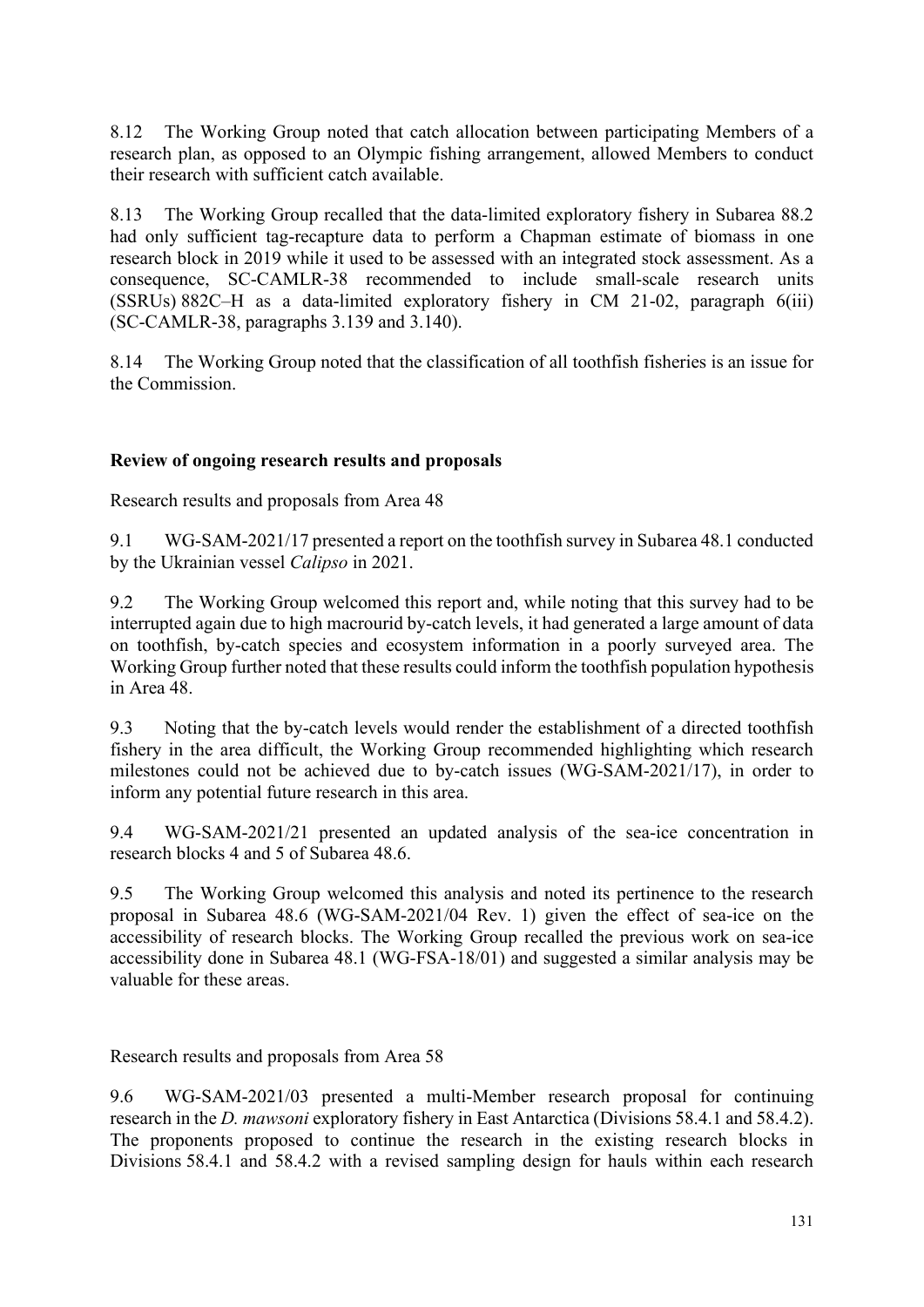<span id="page-11-0"></span>block. If directed fishing was again not allowed in Division 58.4.1 in 2021/22, the proponents proposed to continue the research plan in the one existing, and one new, research block in Division 58.4.2. The location of this new research block was determined by a suitability assessment and fishing in this block would be effort-limited.

9.7 The Working Group welcomed the change in survey design presented by the proponents following previous advice and recalled past discussions regarding the use of different gear types by the vessels involved, noting that no current conservation measure required the use of single gear types in exploratory fisheries (WG-FSA-2019, paragraphs 4.89 to 4.114). It also recalled that the catch allocation in research blocks was designed to facilitate vessel coordination and completion of research objectives. The Working Group further noted the strong interest of the proponents of this proposal to resume their research on toothfish stock assessment, stock structure hypothesis (e.g. using archival tags) and ecology (e.g. stomach contents).

9.8 The Working Group noted that the new research block, proposed for the case that directed fishing was not allowed in Division 58.4.1 in 2021/22, was located in SSRU 5842C. This SSRU has a current catch limit of 0 tonnes in CM 41-05.

9.9 The Working Group endorsed the survey design as presented, acknowledging the quality of the proposal, and collaborative research between several Members.

Research results and proposals from Area 88

9.10 WG-SAM-2021/02 presented a notification for the Ross Sea shelf survey in 2022.

9.11 The Working Group noted that this was the last year of this five-year research plan aiming at monitoring juvenile toothfish in the Ross Sea region. The Working Group noted the great importance of the time series generated by this survey for the stock assessment in this area given the information it provided on biomass and year-class strength. The Working Group recalled that the management areas to which the survey catch will be allocated will be decided by the Commission (CCAMLR-39, paragraph 5.39).

9.12 The Working Group recalled that data on the abundance of juvenile toothfish obtained by the Ross Sea shelf survey are reflected in the subsequent fish length frequency in fishing catch data, and integrated within the Ross Sea stock assessment to track recruitment into the adult population.

9.13 The Working Group highlighted that in previous years increasing catch rates had led to the survey not being completed and suggested WG-FSA-2021 consider if a higher catch limit should be set for this survey to avoid undermining its objectives.

## **Future work**

10.1 The Working Group recalled that the five-year work plan agreed by the Scientific Committee in 2017 (SC-CAMLR-XXXVI/BG/40) needed to be updated. Noting previous discussions of future work (WG-SAM-2019, paragraph 7.2; SC-CAMLR-38, paragraph 13.4) it discussed potential future strategic areas of WG-SAM work that could be considered by the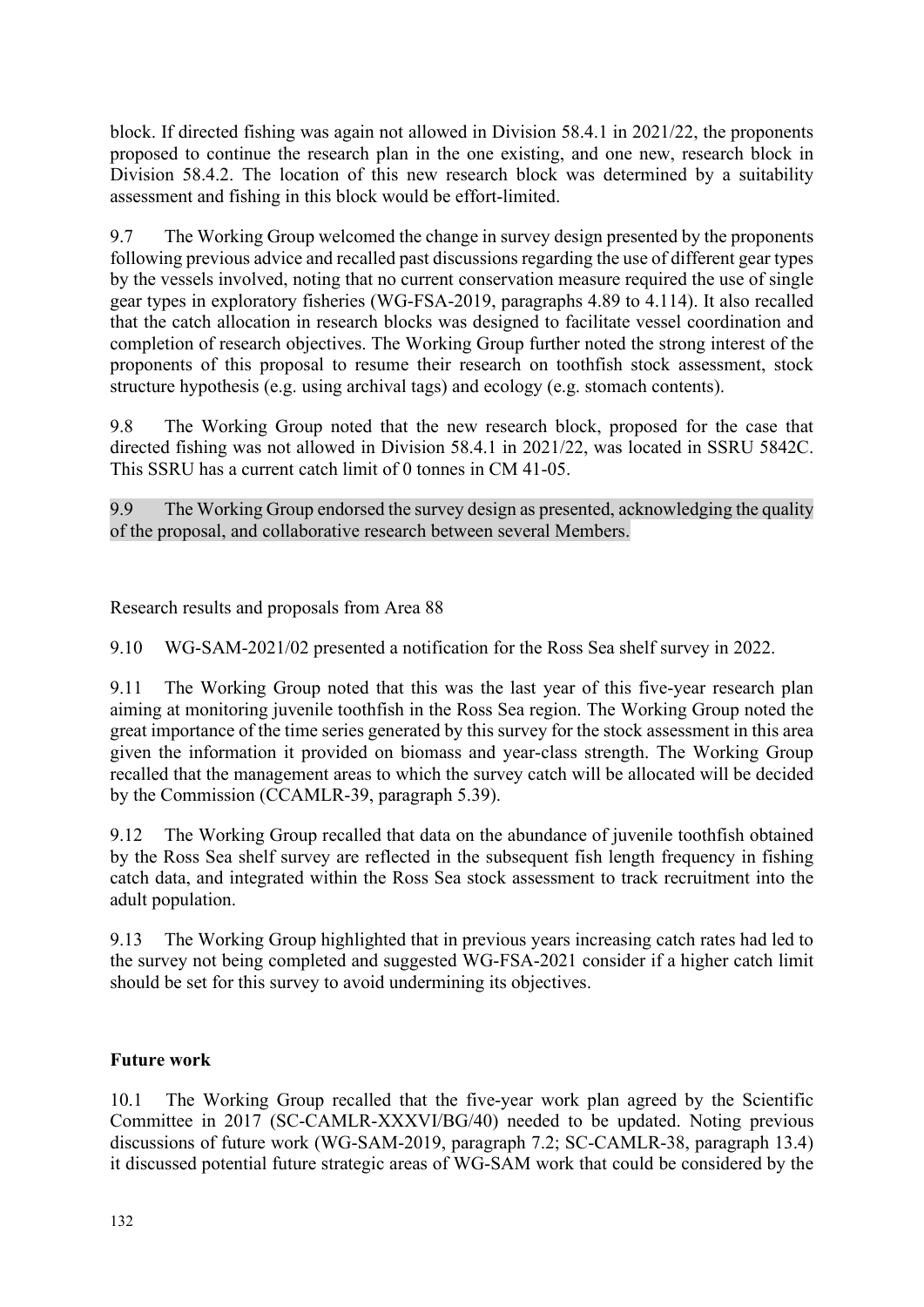<span id="page-12-0"></span>Scientific Committee. Considering the topics of the 2017 work plan, the Working Group noted, in particular, the need to add krill issues to the WG-SAM work plan given the need to revise the krill management approach.

10.2 The Working Group noted that the list of future work topics for WG-SAM is large and growing through time and requested the Scientific Committee consider priority work topics and mechanisms to progress those issues given the limited time available during WG-SAM meetings and limited capacity for Members to prepare work for the meetings.

10.3 The Working Group discussed the possibility of holding online workshops and symposia during the intersessional period, including an update to the five-year work plan, and cross-working group workshops (e.g. WG-ASAM–WG-SAM to discuss statistical approaches to acoustic and other data), Casal2 and Grym training workshops. The Working Group noted that the Science Capacity Building Fund could be used for the organisation of such workshops.

10.4 The Working Group agreed that over the last two years, the burden sharing over the timing of the virtual meetings had been unequal across time zones and that an equitable solution needed to be devised in the future for formal and informal virtual meetings.

10.5 The Working Group noted the future Data Services Advisory Group (DSAG) webinar (see SC CIRC 21/112) and requested it be recorded for those who would be not available during the dark hours. It also noted the relevance of a tagging workshop involving the fishing industry (COLTO–CCAMLR Workshop, WG-EMM-2019, paragraph 4.8) as well as a krill observer workshop (SC-CAMLR-38, paragraph 3.38), which both have been delayed due to COVID-19.

10.6 The Working Group recommended that the Scientific Committee consider the following tasks for cooperation between WG-SAM and other working groups:

- (i) consideration of the statistical approaches to acoustic data emerging from new acoustic observation platforms (WG-ASAM)
- (ii) establishment of Grym parameters for krill stock assessments in Areas 48 and 58 (WG-EMM).

10.7 The Working Group requested that the Scientific Committee consider the following topics as potential future tasks for WG-SAM:

- (i) future evaluation of Casal2 and CASAL
- (ii) update and evaluation of the trend analysis framework
- (iii) evaluation of the CCAMLR decision rules and potential alternative harvest control rules
- (vi) progress on toothfish population hypothesis in Area 48.

#### **Other business**

11.1 WG-SAM-2021/11 presented an examination of fishery data collected by Russian scientific observers on longline vessels operating Spanish and trotline systems in CCAMLR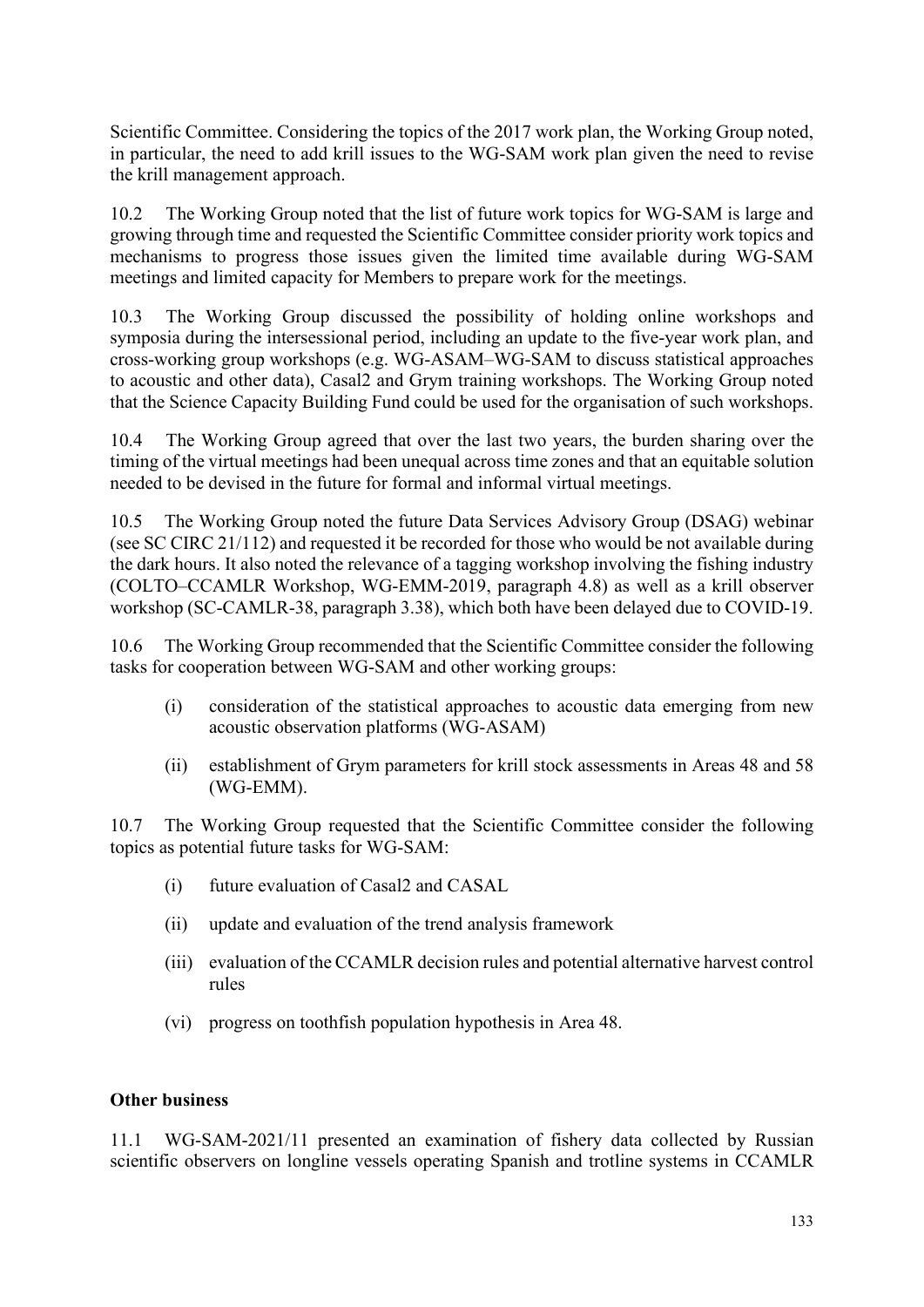<span id="page-13-0"></span>and adjacent Atlantic waters during the 2002–2017 fishing seasons. Considerations of the fishing impact zone of the gears were discussed, including the effect of bottom currents, bathymetry and water stratification on the area influenced by bait odour plumes.

11.2 The Working Group thanked the authors for their paper and noted that the catchability of gear types is dependent on many variables. The Working Group encouraged the continuation of the research and encouraged the authors to design field experiments or controlled experiments (e.g. aquaculture tanks) to test their hypotheses.

11.3 The Working Group noted that the term 'fishing impact zone' could be confused with the term 'fishery footprint' used to assess vulnerable marine ecosystem (VME) impact, and suggested to use the term 'area fished' instead. It also recalled that WG-FSA-18/62 and WG-EMM-2019/50 used baited remote underwater video cameras to document toothfish behaviour in proximity to bait.

11.4 WG-SAM-2021/16 presented a proposal to include corrected data from the Ukrainian fishing vessels *Simeiz*, *Koreiz* and *Calipso* in the CCAMLR database, as data from these vessels from 2014 to 2018 are currently quarantined by the Scientific Committee (SC-CAMLR-38, paragraph 3.56). The authors noted that both the corrected and original data should be available to Members, as well as information on the method used to correct the data.

11.5 The Working Group welcomed the work undertaken by Ukraine and the Secretariat to evaluate the causes of the data discrepancies from these vessels. The Working Group encouraged the continuation of this work, including a proposed alternative approach based on using observer data to identify and indicate actual catch weights and subsequently correct the C2 data.

11.6 The Working Group noted that the inclusion of corrected data in the CCAMLR database would potentially result in the overwriting of the original data, that it did not consider this best practice, and that DSAG may be a suitable forum for consideration of this topic.

## **Advice to the Scientific Committee**

12.1 The Working Group's advice to the Scientific Committee is summarised below; these advice paragraphs should be considered along with the body of the report leading to the advice:

- (i) trend analysis (paragraph 3.32)
- (ii) gear types in exploratory fisheries (paragraph 8.11)
- (iii) research proposal for continuing research in Divisions 58.4.1 and 58.4.2 (paragraph 9.9).

#### **Adoption of the report and close of meeting**

13.1 The report of the meeting was adopted.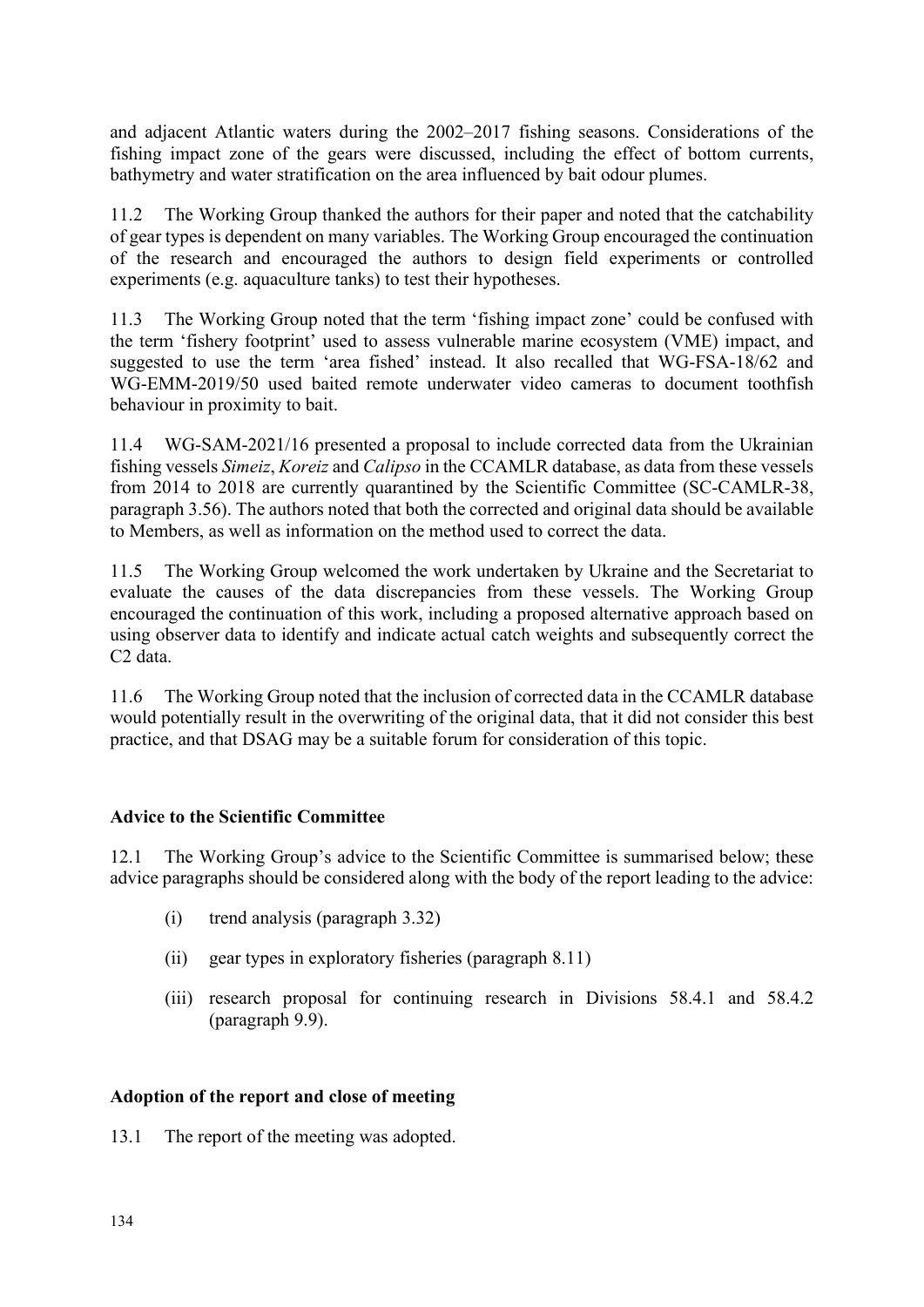<span id="page-14-0"></span>13.2 At the close of the meeting Dr Péron and Dr Okuda thanked all the participants for their hard work and collaboration that had contributed greatly to the successful outcomes from WG-SAM this year, and to the Secretariat, Interprefy staff and the stenographers for their support. The Co-conveners further noted that although the length of the meeting had been shorter than an in-person event, a large body of work had been accomplished and a considerable future workplan developed for WG-SAM.

13.3 On behalf of the Working Group Dr C. Darby (UK) and Mr N. Walker (New Zealand) thanked Dr Péron and Dr Okuda for their guidance during the meeting, the Secretariat for their work compiling the report, and the technical support provided by the Interprefy team. The Working Group acknowledged the successful use of the Interprefy platform for hosting the meeting, and the provision of official advice to the Scientific Committee.

#### **References**

de la Mare, W.K. 1994a. Estimating krill recruitment and its variability. *CCAMLR Science*,  $1: 55-69.$ 

de la Mare, W.K. 1994b. Modelling krill recruitment. *CCAMLR Science*, 1: 49–54.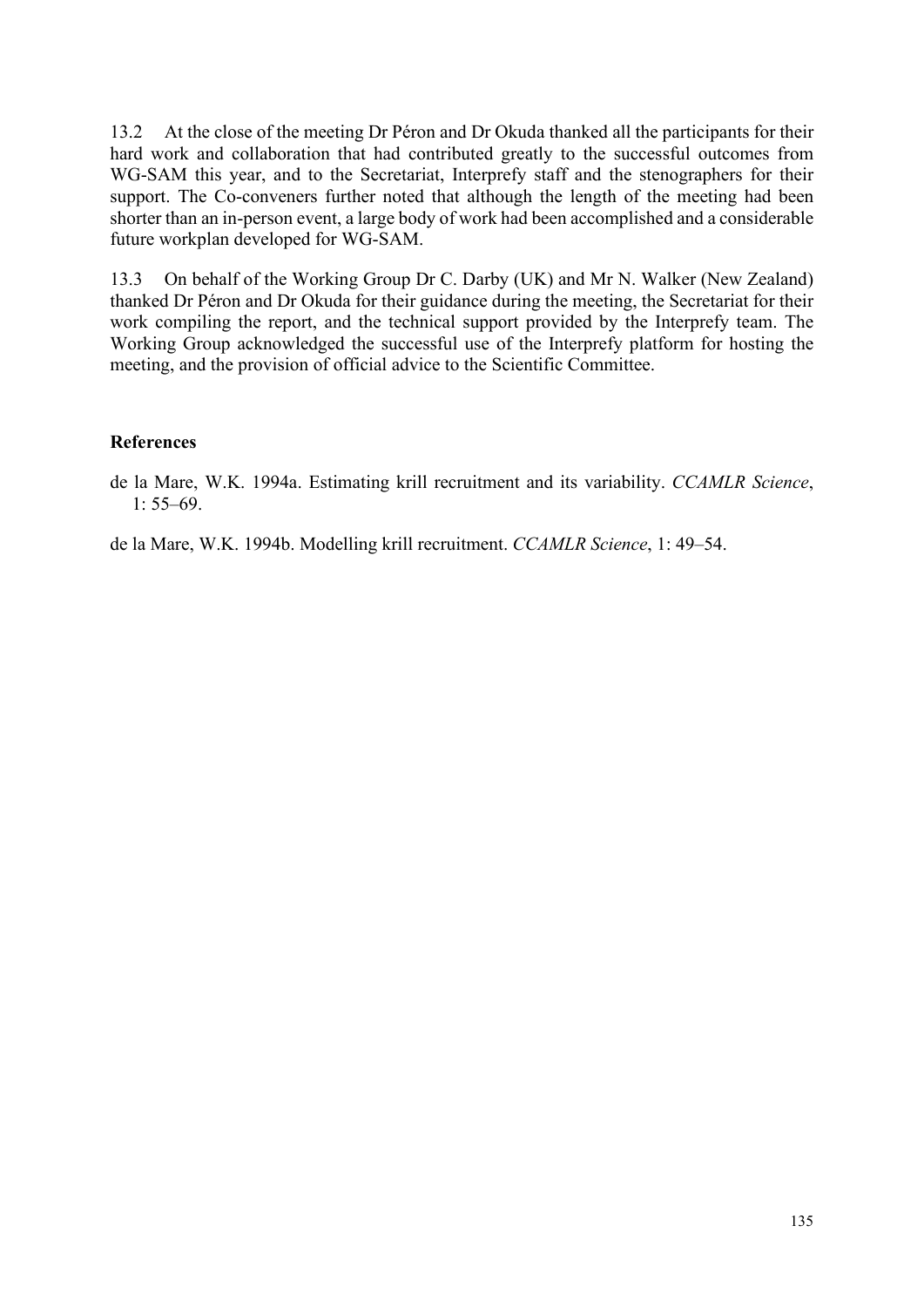# Appendix A

# **List of Registered Participants**

Working Group on Statistics, Assessments and Modelling (Virtual Meeting, 28 June to 2 July 2021)

<span id="page-15-0"></span>

| <b>Co-conveners</b> | Dr Clara Péron                                                                    |
|---------------------|-----------------------------------------------------------------------------------|
|                     | Muséum national d'Histoire naturelle                                              |
|                     | $\text{clara.peron}\xspace(\omega\text{mnhn.fr})$                                 |
|                     | Dr Takehiro Okuda                                                                 |
|                     | National Research Institute of Far Seas Fisheries                                 |
|                     | okudy@affrc.go.jp                                                                 |
| Argentina           | Mr Gonzalo Troccoli                                                               |
|                     | <b>INIDEP</b>                                                                     |
|                     | gtroccoli@inidep.edu.ar                                                           |
| Australia           | Dr Jaimie Cleeland                                                                |
|                     | <b>IMAS</b>                                                                       |
|                     | jaimie.cleeland@awe.gov.au                                                        |
|                     | Dr Martin Cox                                                                     |
|                     | Australian Antarctic Division, Department of the                                  |
|                     | Environment                                                                       |
|                     | martin.cox@awe.gov.au                                                             |
|                     | Dr So Kawaguchi                                                                   |
|                     | Australian Antarctic Division, Department of the                                  |
|                     | <b>Environment and Energy</b>                                                     |
|                     | so.kawaguchi@awe.gov.au                                                           |
|                     | Dr Natalie Kelly                                                                  |
|                     | Australian Antarctic Division, Department of the                                  |
|                     | <b>Environment and Energy</b>                                                     |
|                     | natalie.kelly@awe.gov.au                                                          |
|                     | Mr Brodie Macdonald                                                               |
|                     | <b>Australian Fisheries Management Authority</b>                                  |
|                     | brodie.macdonald@afma.gov.au                                                      |
|                     | Mr Dale Maschette                                                                 |
|                     | Australian Antarctic Division, Department of the<br><b>Environment and Energy</b> |
|                     | dale.maschette@awe.gov.au                                                         |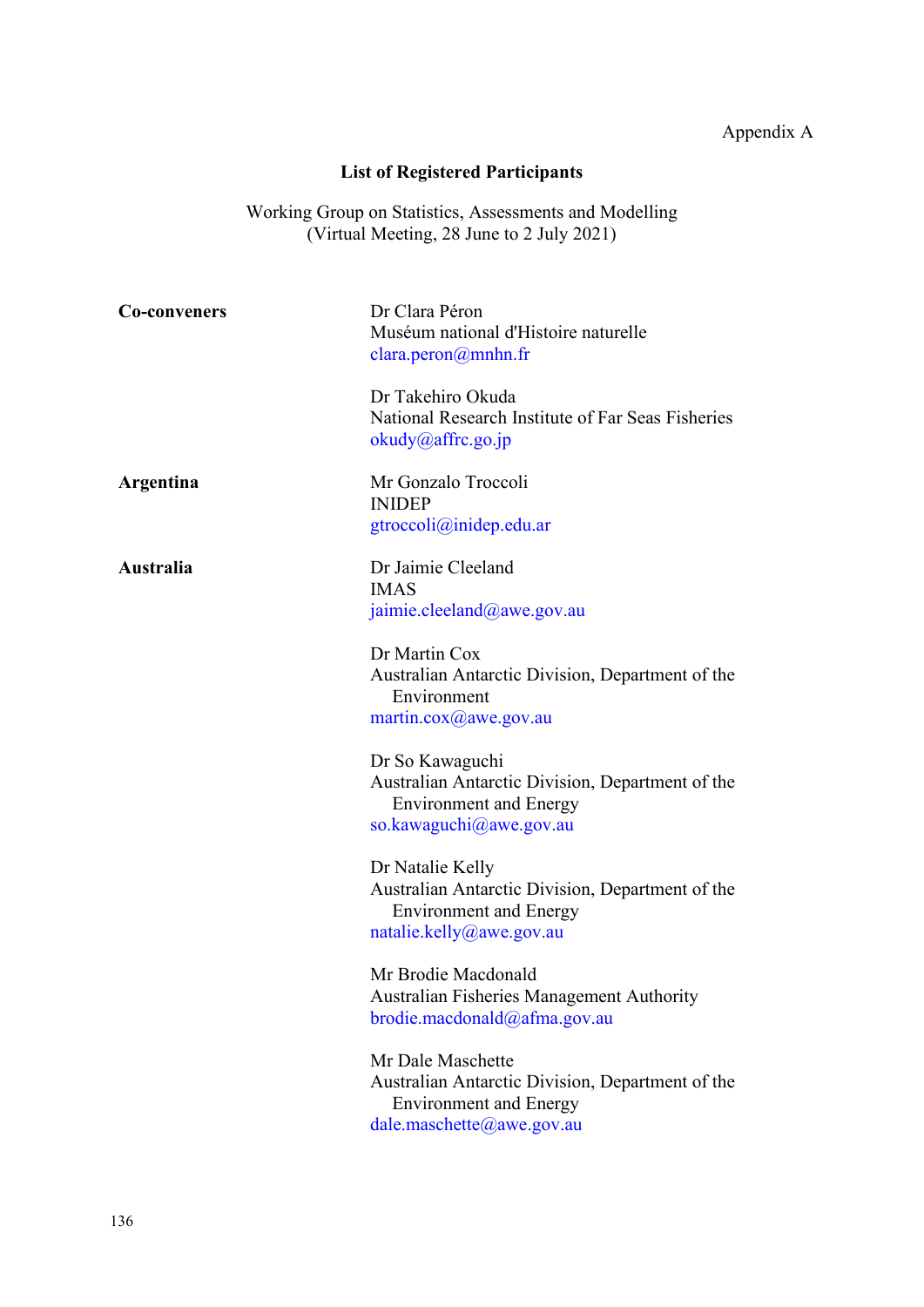|                             | Dr Genevieve Phillips<br><b>Australian Antarctic Division</b><br>genevieve.phillips@awe.gov.au                                                    |
|-----------------------------|---------------------------------------------------------------------------------------------------------------------------------------------------|
|                             | Dr Dirk Welsford<br>Australian Antarctic Division, Department of the<br><b>Environment and Energy</b><br>dirk.welsford@aad.gov.au                 |
|                             | Dr Simon Wotherspoon<br><b>Australian Antarctic Division</b><br>simon. wotherspoon@utas.edu.au                                                    |
|                             | Dr Philippe Ziegler<br>Australian Antarctic Division, Department of Agriculture,<br>Water and the Environment<br>$philippe. \nziegler@awe.gov.au$ |
| <b>Chile</b>                | Professor Patricio M. Arana<br>Pontificia Universidad Catolica de Valparaíso<br>patricio.arana@pucv.cl                                            |
|                             | Dr César Cárdenas<br>Instituto Antártico Chileno (INACH)<br>ccardenas@inach.cl                                                                    |
|                             | Mr Mauricio Mardones<br>Instituto de Fomento Pesquero<br>mauricio.mardones@ifop.cl                                                                |
|                             | Mr Francisco Santa Cruz<br>Instituto Antartico Chileno (INACH)<br>fsantacruz@inach.cl                                                             |
|                             | Mr Marcos Troncoso Valenzuela<br>Subsecretaría de Pesca y Acuicultura<br>$mtroncos0(a)subpesca.cl$                                                |
| China, People's Republic of | Mr Gangzhou Fan<br><b>Yellow Sea Fisheries Research Institute</b><br>fangz@ysfri.ac.cn                                                            |
|                             | Dr Xinliang Wang<br>Yellow Sea Fisheries Research Institute, Chinese<br>Academy of Fishery Science<br>wangx1@ysfri.ac.cn                          |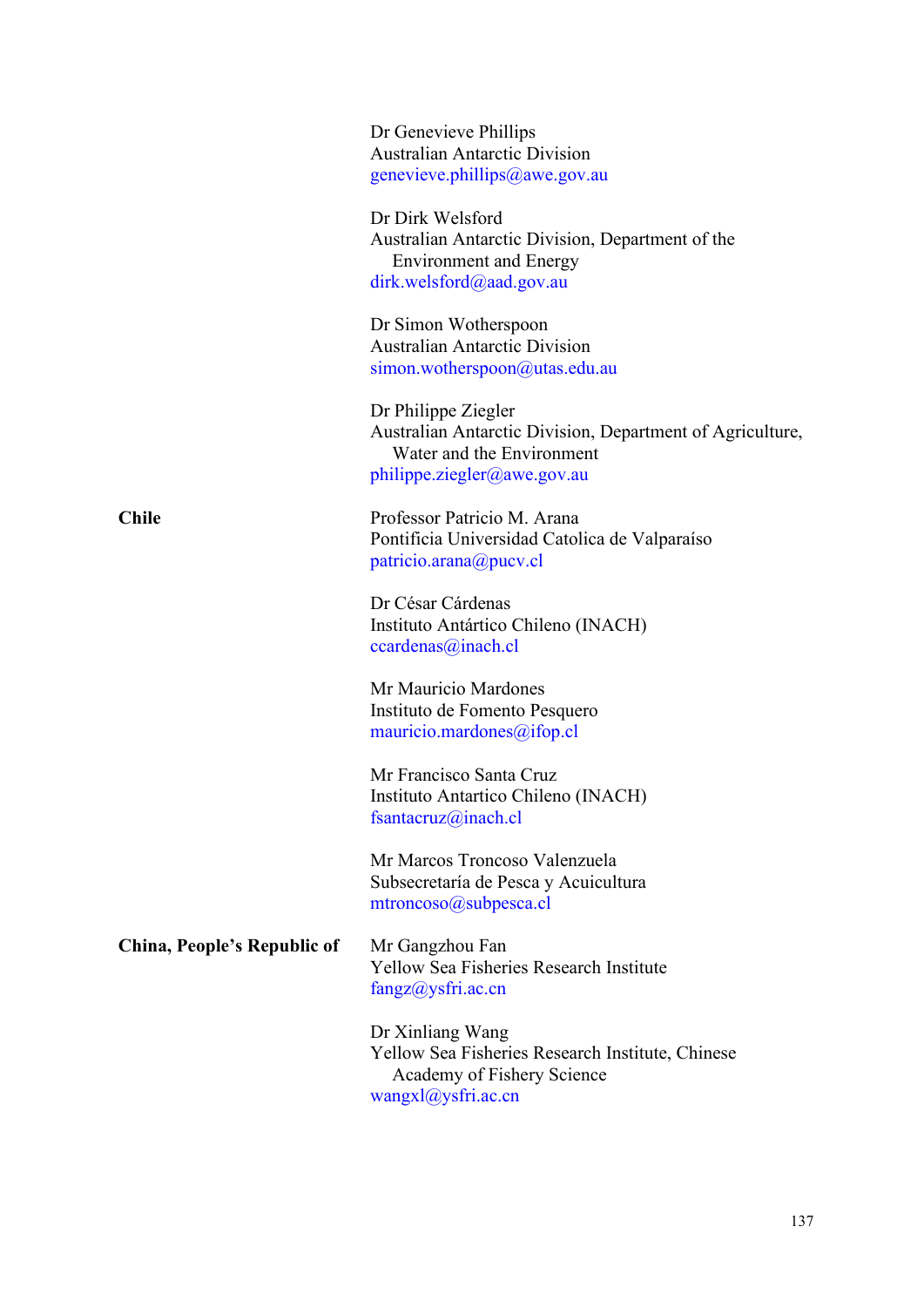|                       | Dr Qing Chang Xu<br>Yellow Sea Fisheries Research Institute, Chinese<br>Academy of Fishery Sciences<br>xuqc@ysfri.ac.cn  |
|-----------------------|--------------------------------------------------------------------------------------------------------------------------|
|                       | Dr Yi-Ping Ying<br><b>Yellow Sea Fisheries Research Institute</b><br>yingyp@ysfri.ac.cn                                  |
|                       | Mr Jichang Zhang<br><b>Yellow Sea Fisheries Research Institute</b><br>$z$ hangjc $@$ ysfri.ac.cn                         |
|                       | Dr Xianyong Zhao<br>Yellow Sea Fisheries Research Institute, Chinese<br>Academy of Fishery Science<br>zhaoxy@ysfri.ac.cn |
|                       | Dr Yunxia Zhao<br><b>Yellow Sea Fisheries Research Institute</b><br>zhaoyx@ysfri.ac.cn                                   |
|                       | Professor Guoping Zhu<br>Shanghai Ocean University<br>gpzhu@shou.edu.cn                                                  |
| <b>European Union</b> | Dr Sebastián Rodríguez Alfaro<br>European Union<br>sebastian chano@hotmail.com                                           |
| France                | Dr Marc Eléaume<br>Muséum national d'Histoire naturelle<br>$\text{marc.}$ eleaume $\textcircled{a}$ mnhn.fr              |
|                       | Dr Félix Massiot-Granier<br>Muséum national d'Histoire naturelle<br>felix.massiot-granier@mnhn.fr                        |
| Germany               | Professor Thomas Brey<br>Alfred Wegener Institute for Polar and Marine Research<br>thomas.brey@awi.de                    |
|                       | Dr Jilda Caccavo<br>Alfred Wegener Institute for Polar and Marine Research<br>$ergo$ @jildacaccavo.com                   |
|                       |                                                                                                                          |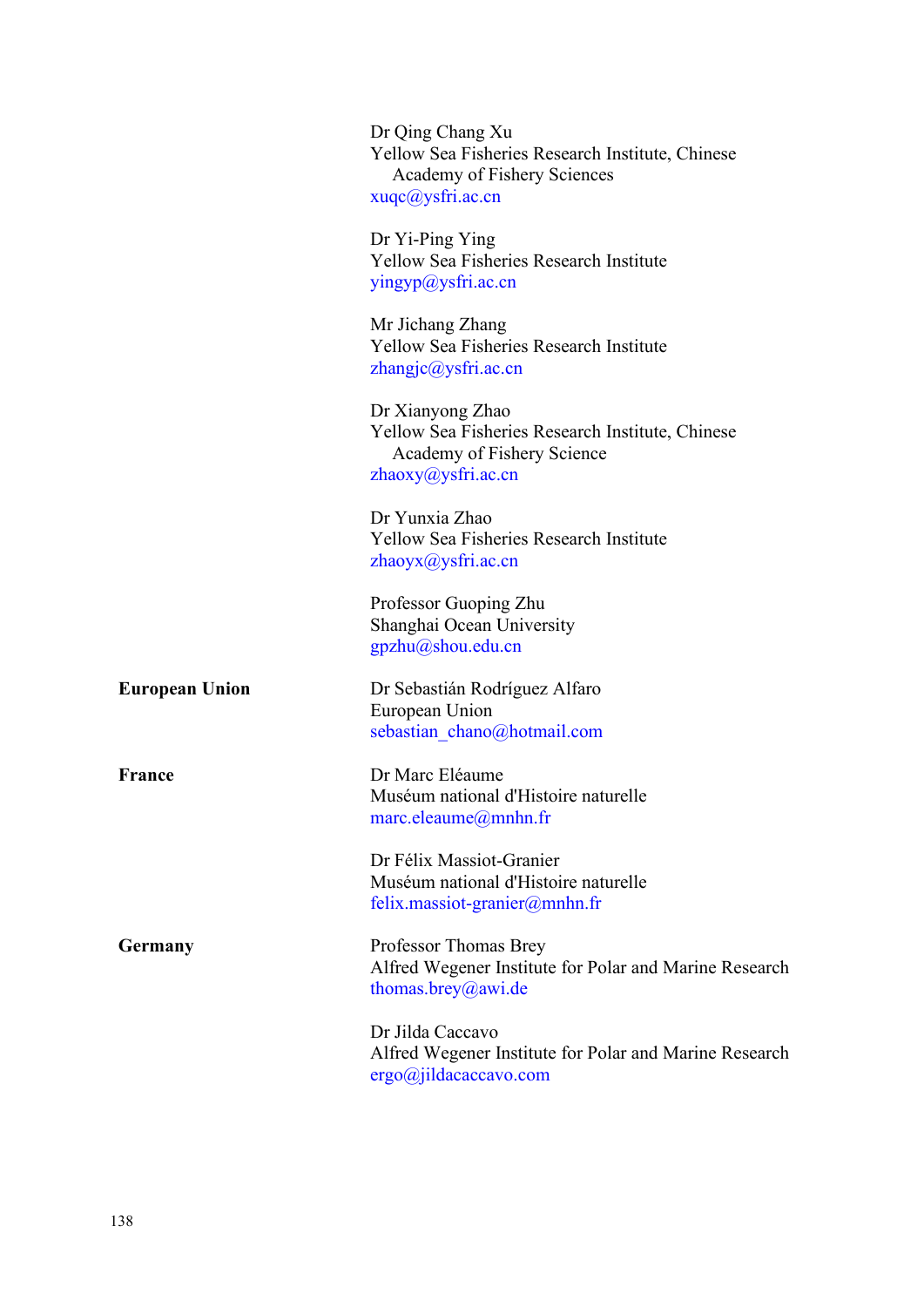|                    | Dr Ryan Driscoll<br>Alfred Wegener Innstitute<br>ryan.driscoll@awi.de                                                       |
|--------------------|-----------------------------------------------------------------------------------------------------------------------------|
| Japan              | Dr Taro Ichii<br>National Research Institute of Far Seas Fisheries<br>ichii@affrc.go.jp                                     |
|                    | Dr Yumiko Osawa<br>Japan Fisheries Research and Education Agency<br>yumosawa@affrc.go.jp                                    |
|                    | Dr Kota Sawada<br>Fisheries Resources Institute, Japan Fisheries Research<br>and Education Agency<br>kotasawada@affrc.go.jp |
| Korea, Republic of | Mr DongHwan Choe<br>Korea Overseas Fisheries Association<br>$d$ hchoe $@$ kosfa.org                                         |
|                    | Dr Seok-Gwan Choi<br>National Institute of Fisheries Science (NIFS)<br>sgchoi@korea.kr                                      |
|                    | Mr Hyun Joong Choi<br>Sunwoo Corporation<br>hjchoi@swfishery.com                                                            |
|                    | Dr Sangdeok Chung<br>National Institute of Fisheries Science (NIFS)<br>sdchung@korea.kr                                     |
|                    | Mr Kunwoong Ji<br>Jeong Il Corporation<br>jkw@jeongilway.com                                                                |
|                    | Mr Yoonhyung Kim<br>Dongwon Industries<br>unhyung@dongwon.com                                                               |
|                    | Mr Wooseok Oh<br>Chonnam National University.<br>owsnice( <i>a</i> ) <sub>g</sub> mail.com                                  |
|                    | Mr Sang Gyu Shin<br>National Institute of Fisheries Science (NIFS)<br>gyuyades82@gmail.com                                  |
|                    |                                                                                                                             |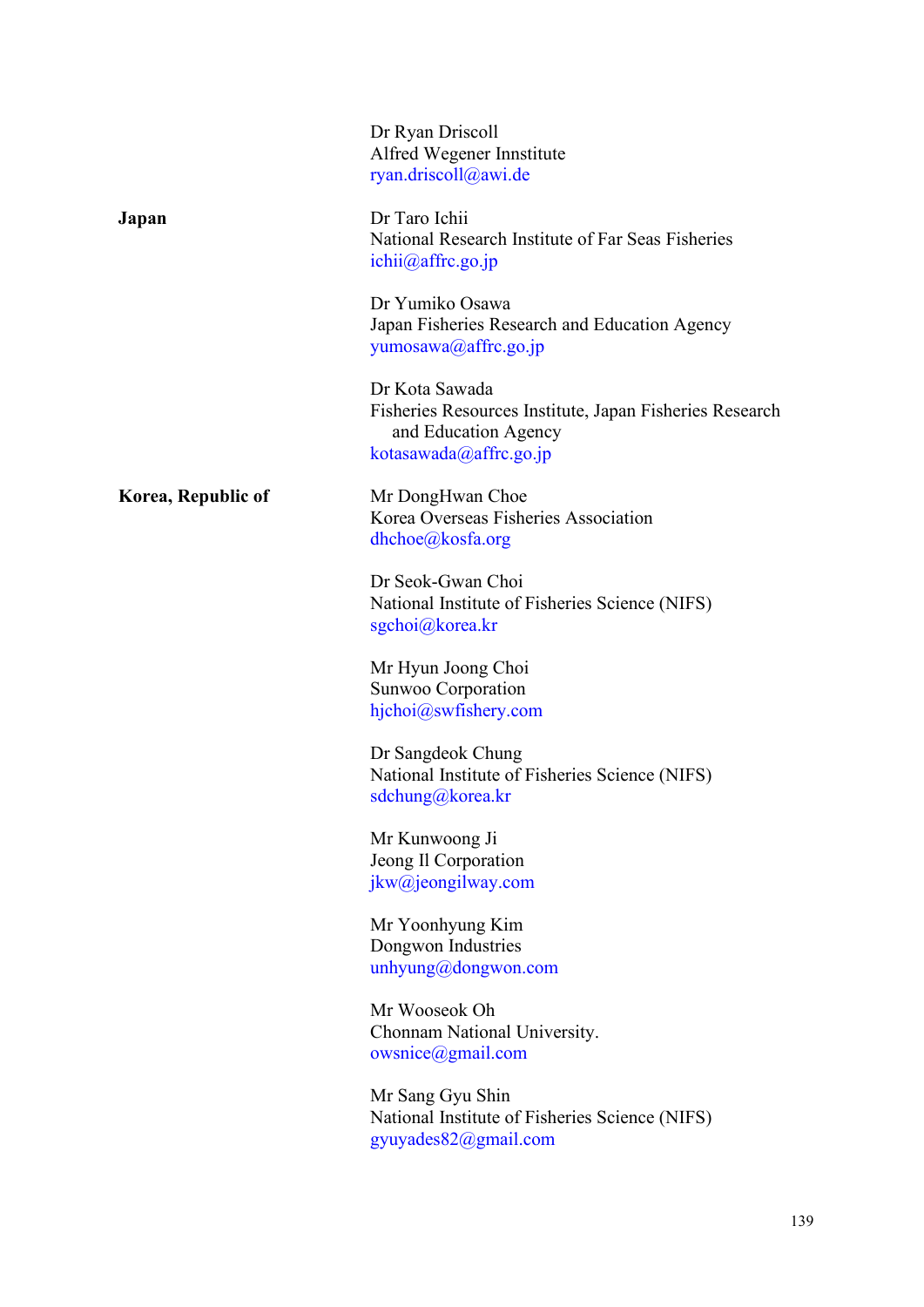| <b>New Zealand</b> |  |
|--------------------|--|
|--------------------|--|

**Dr Jennifer Devine** National Institute of Water and Atmospheric Research Ltd. (NIWA) [jennifer.devine@niwa.co.nz](mailto:jennifer.devine@niwa.co.nz)

Mr Alistair Dunn Ocean Environmental [alistair.dunn@oceanenvironmental.co.nz](mailto:alistair.dunn@oceanenvironmental.co.nz)

Dr Arnaud Grüss National Institute of Water and Atmospheric Research Limited [arnaud.gruss@niwa.co.nz](mailto:arnaud.gruss@niwa.co.nz)

Mrs Joanna Lambie Ministry for Primary Industries [jo.lambie@mpi.govt.nz](mailto:jo.lambie@mpi.govt.nz)

Dr Bradley Moore National Institute of Water and Atmospheric Research Limited [bradley.moore@niwa.co.nz](mailto:bradley.moore@niwa.co.nz)

Dr Steve Parker National Institute of Water and Atmospheric Research (NIWA) [steve.parker@niwa.co.nz](mailto:steve.parker@niwa.co.nz)

Mr Nathan Walker Ministry for Primary Industries [nathan.walker@mpi.govt.nz](mailto:nathan.walker@mpi.govt.nz)

**Norway** Dr Tor Knutsen Institute of Marine Research [tor.knutsen@imr.no](mailto:tor.knutsen@imr.no)

**Russian Federation** Dr Svetlana Kasatkina AtlantNIRO [ks@atlantniro.ru](mailto:ks@atlantniro.ru)

> Mr Oleg Krasnoborodko FGUE AtlantNIRO [olegky@mail.ru](mailto:olegky@mail.ru)

Mr Aleksandr Sytov FSUE VNIRO [cam-69@yandex.ru](mailto:cam-69@yandex.ru)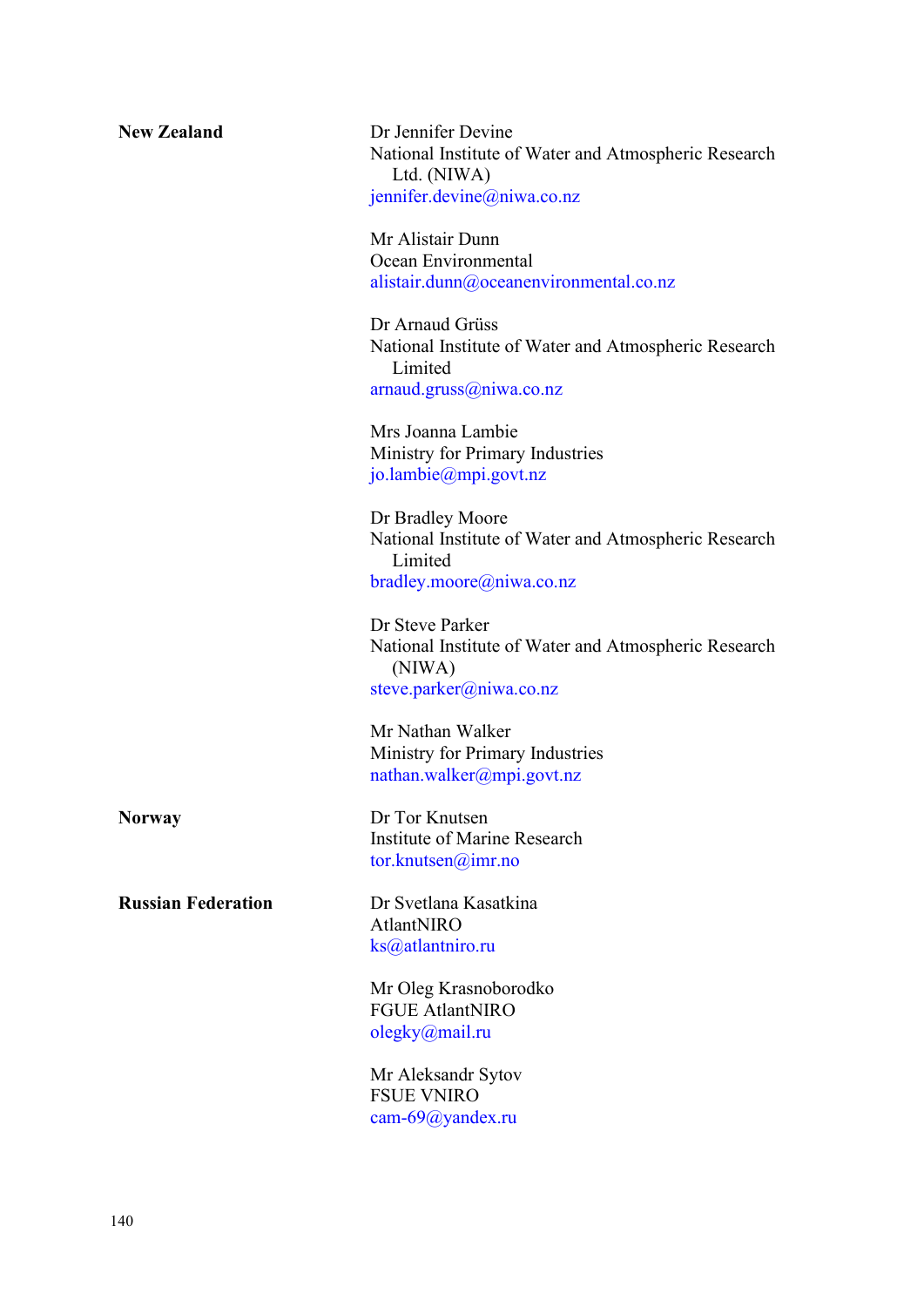| <b>South Africa</b>   | Mr Sobahle Somhlaba<br>Department of Agriculture, Forestry and Fisheries<br>ssomhlaba@environment.gov.za                                           |
|-----------------------|----------------------------------------------------------------------------------------------------------------------------------------------------|
| Spain                 | Dr Takaya Namba<br>Pesquerias Georgia, S.L<br>$takayanamba$ @gmail.com                                                                             |
|                       | Mr Roberto Sarralde Vizuete<br>Instituto Español de Oceanografía<br>roberto.sarralde@ieo.es                                                        |
| <b>Ukraine</b>        | Ms Hanna Chuklina<br><b>IKF LLC</b><br>af. shishman@gmail.com                                                                                      |
|                       | Dr Kostiantyn Demianenko<br>Institute of Fisheries and Marine Ecology (IFME) of the<br>State Agency of Fisheries of Ukraine<br>s.erinaco@gmail.com |
|                       | Dr Leonid Pshenichnov<br>Institute of Fisheries and Marine Ecology (IFME) of the<br>State Agency of Fisheries of Ukraine<br>lkpbikentnet@gmail.com |
|                       | Mr Illia Slypko<br>Institute of Fisheries and Marine Ecology (IFME) of the<br>State Agency of Fisheries of Ukraine<br>i.v.slypko@ukr.net           |
|                       | Mr Roman Solod<br>Institute of Fisheries and Marine Ecology (IFME) of the<br>State Agency of Fisheries of Ukraine<br>roman-solod@ukr.net           |
|                       | Mr Oleksandr Yasynetskyi<br><b>Constellation Southern Crown LLC</b><br>marigolds001@gmail.com                                                      |
|                       | Mr Pavlo Zabroda<br>Institute of Fisheries and Marine Ecology (IFME) of the<br>State Agency of Fisheries of Ukraine<br>pavlo.zabroda@ukr.net       |
| <b>United Kingdom</b> | Dr Martin Collins<br><b>British Antarctic Survey</b><br>macol@bas.ac.uk                                                                            |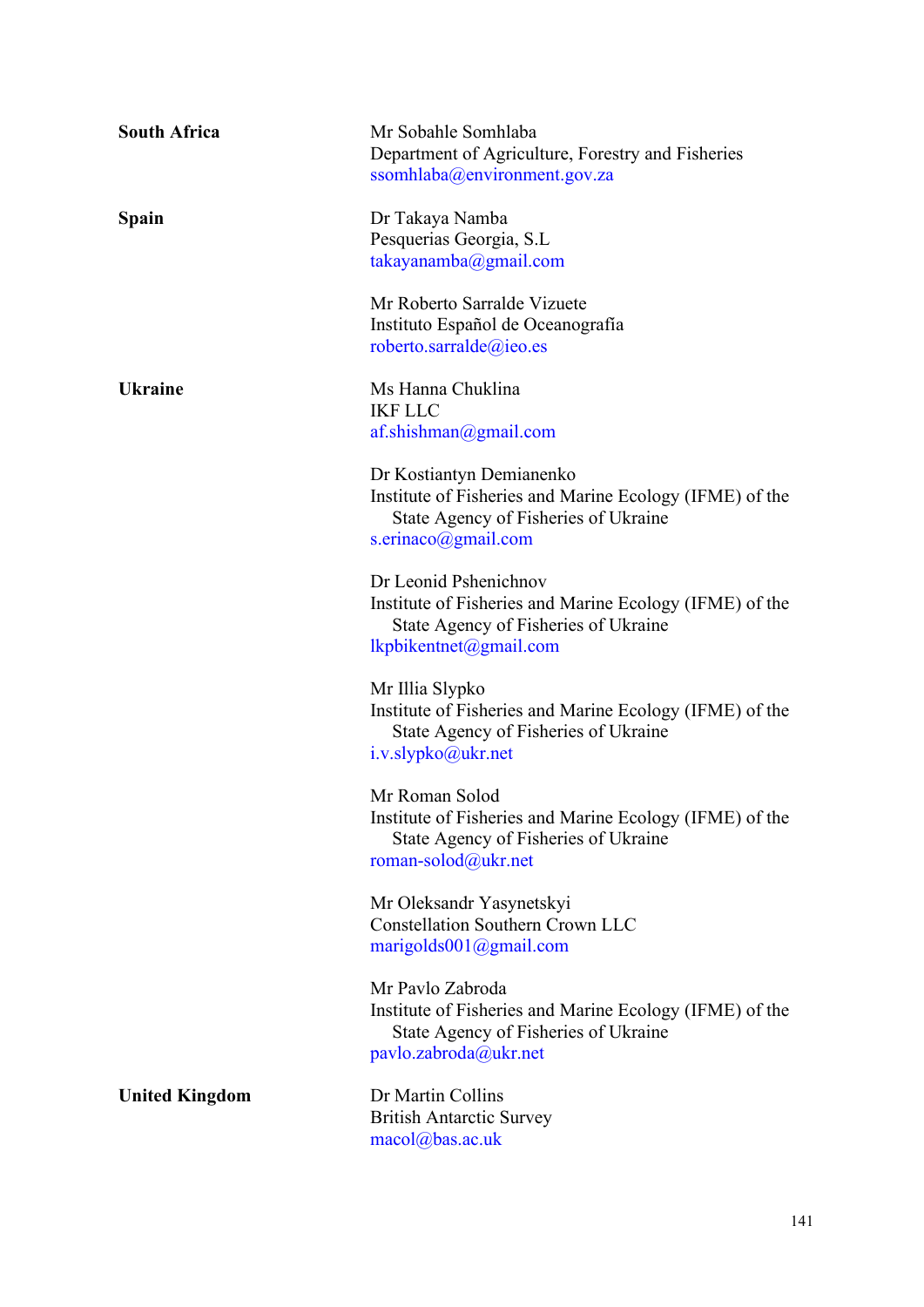Dr Chris Darby Centre for Environment, Fisheries and Aquaculture Science (Cefas) [chris.darby@cefas.co.uk](mailto:chris.darby@cefas.co.uk)

Dr Tracey Dornan British Antarctic Survey [tarna70@bas.ac.uk](mailto:tarna70@bas.ac.uk)

Dr Timothy Earl Centre for Environment, Fisheries and Aquaculture Science (Cefas) [timothy.earl@cefas.co.uk](mailto:timothy.earl@cefas.co.uk)

Dr Sophie Fielding British Antarctic Survey [sof@bas.ac.uk](mailto:sof@bas.ac.uk)

Dr Simeon Hill British Antarctic Survey [sih@bas.ac.uk](mailto:sih@bas.ac.uk)

Dr Phil Hollyman British Antarctic Survey [phyman@bas.ac.uk](mailto:phyman@bas.ac.uk)

Ms Lisa Readdy Centre for Environment, Fisheries and Aquaculture Sciences (Cefas) [lisa.readdy@cefas.co.uk](mailto:lisa.readdy@cefas.co.uk)

Dr Phil Trathan British Antarctic Survey [pnt@bas.ac.uk](mailto:pnt@bas.ac.uk)

**United States of America** Dr Jefferson Hinke

National Marine Fisheries Service, Southwest Fisheries Science Center [jefferson.hinke@noaa.gov](mailto:jefferson.hinke@noaa.gov)

Dr Christopher Jones National Oceanographic and Atmospheric Administration (NOAA) [chris.d.jones@noaa.gov](mailto:chris.d.jones@noaa.gov)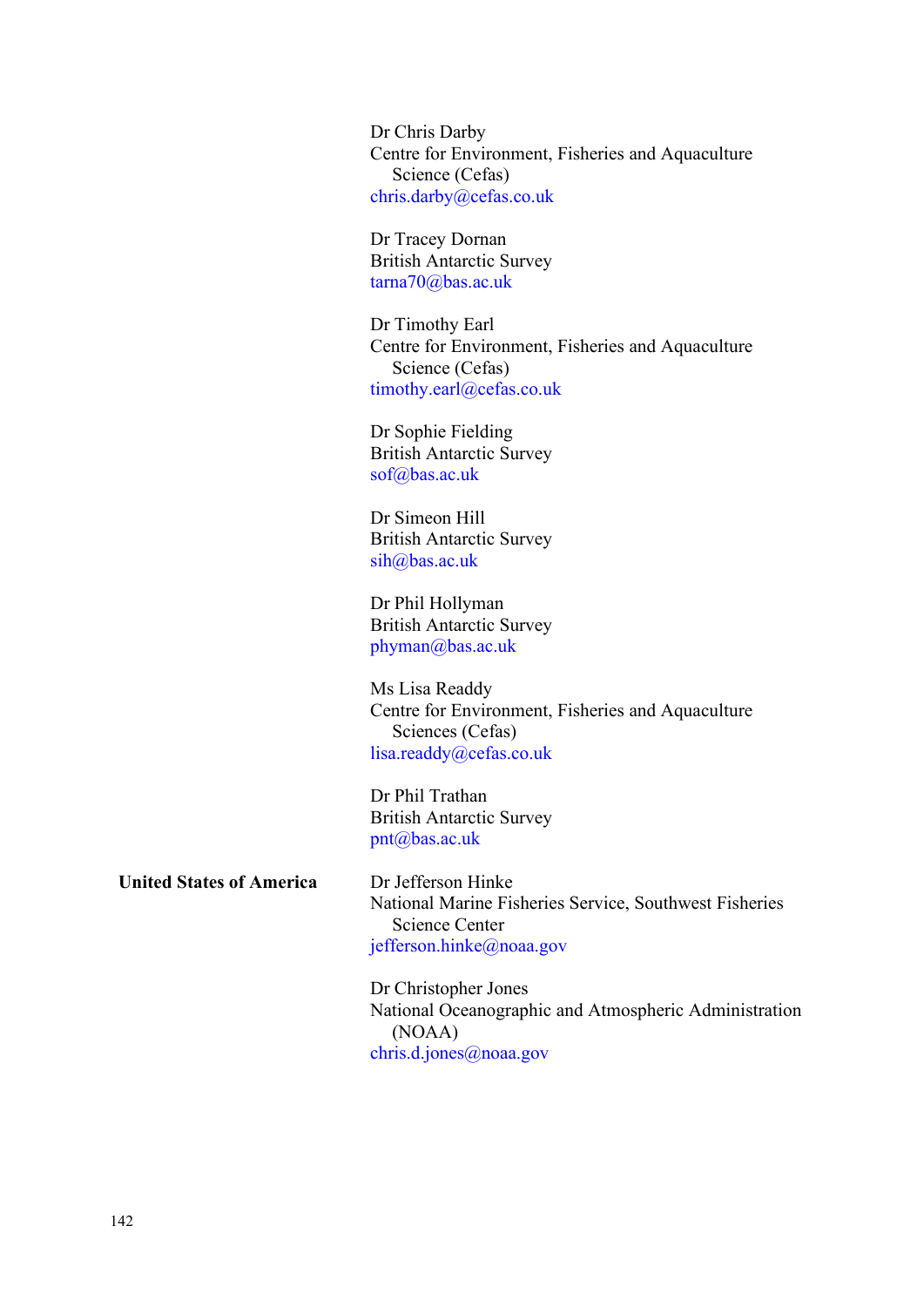|                           | Dr Doug Kinzey<br>National Oceanographic and Atmospheric Administration<br>(NOAA)<br>doug.kinzey@noaa.gov                       |
|---------------------------|---------------------------------------------------------------------------------------------------------------------------------|
|                           | Dr Christian Reiss<br>National Marine Fisheries Service, Southwest Fisheries<br>Science Center<br>christian.reiss@noaa.gov      |
|                           | Dr George Watters<br>National Marine Fisheries Service, Southwest Fisheries<br><b>Science Center</b><br>george.watters@noaa.gov |
| Uruguay                   | Professor Oscar Pin<br>Direccion Nacional de Recursos Acuaticos (DINARA)<br>$opin(\omega)$ mgap.gub.uy                          |
| <b>CCAMLR Secretariat</b> | Dr David Agnew<br><b>Executive Secretary</b><br>david.agnew@ccamlr.org                                                          |
|                           | Henrique Anatole<br>Fisheries Monitoring and Compliance Data Officer<br>henrique.anatole@ccamlr.org                             |
|                           | Belinda Blackburn<br><b>Publications Officer</b><br>belinda.blackburn@ccamlr.org                                                |
|                           | Dane Cavanagh<br>Web Project Officer<br>dane.cavanagh@ccamlr.org                                                                |
|                           | Daphnis De Pooter<br>Science Data Officer<br>daphnis.depooter@ccamlr.org                                                        |
|                           | Gary Dewhurst<br>Data Systems Analyst<br>gary.dewhurst@ccamlr.org                                                               |
|                           | <b>Todd Dubois</b><br><b>Fisheries Monitoring and Compliance Manager</b><br>todd.dubo is@ccamlr.org                             |
|                           |                                                                                                                                 |

143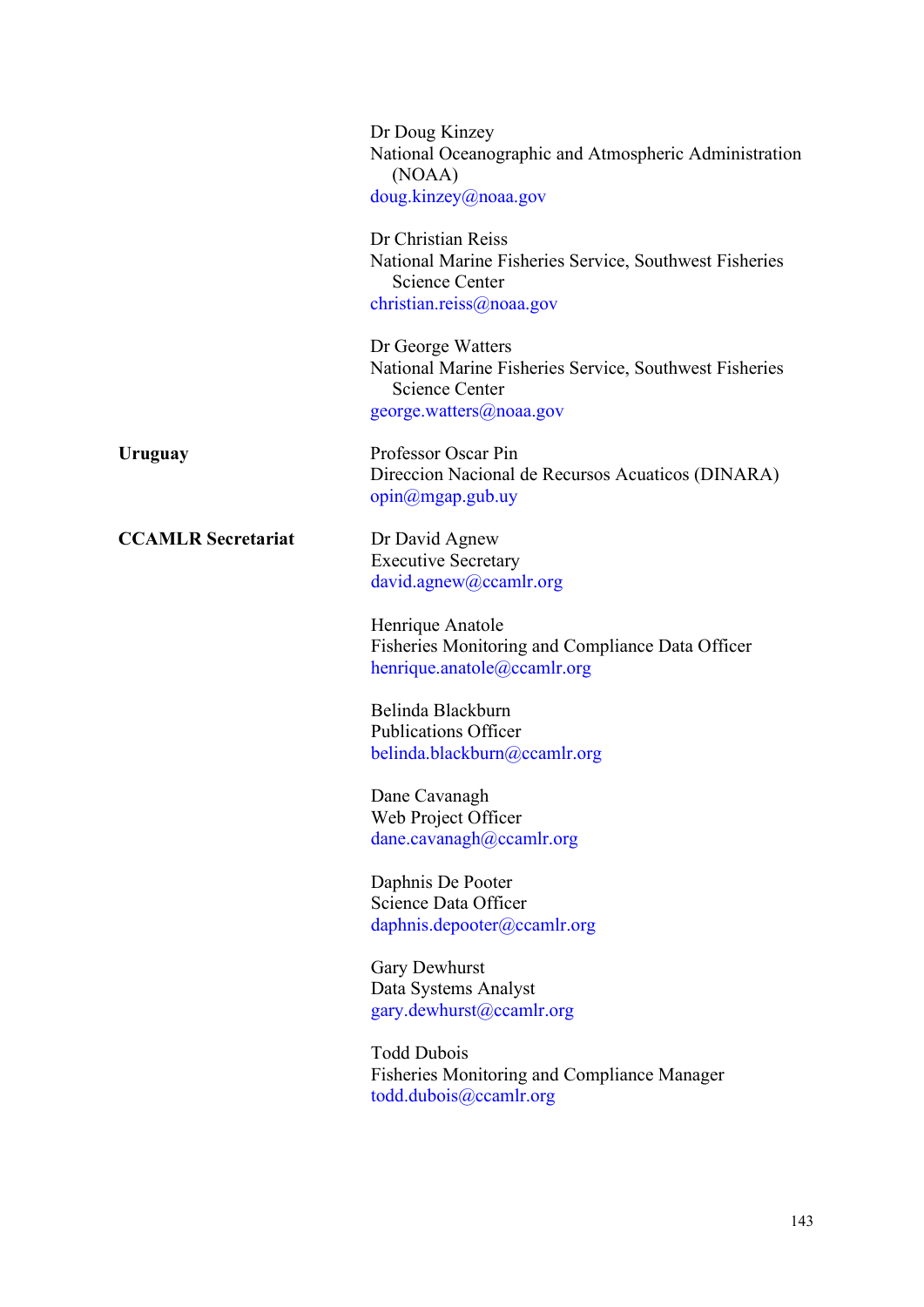Doro Forck Communications Manager [doro.forck@ccamlr.org](mailto:doro.forck@ccamlr.org)

Isaac Forster Fisheries and Observer Reporting Coordinator [isaac.forster@ccamlr.org](mailto:isaac.forster@ccamlr.org)

Angie McMahon Human Resources Officer [angie.mcmahon@ccamlr.org](mailto:angie.mcmahon@ccamlr.org)

Ian Meredith Systems Analyst [ian.meredith@ccamlr.org](mailto:ian.meredith@ccamlr.org)

Eldene O'Shea Compliance Officer [eldene.oshea@ccamlr.org](mailto:eldene.oshea@ccamlr.org)

Kate Rewis Communications Assistant [kate.rewis@ccamlr.org](mailto:kate.rewis@ccamlr.org)

Dr Stephane Thanassekos Fisheries and Ecosystems Analyst [stephane.thanassekos@ccamlr.org](mailto:stephane.thanassekos@ccamlr.org)

Robert Weidinger IT Assistant [robert.weidinger@ccamlr.org](mailto:robert.weidinger@ccamlr.org)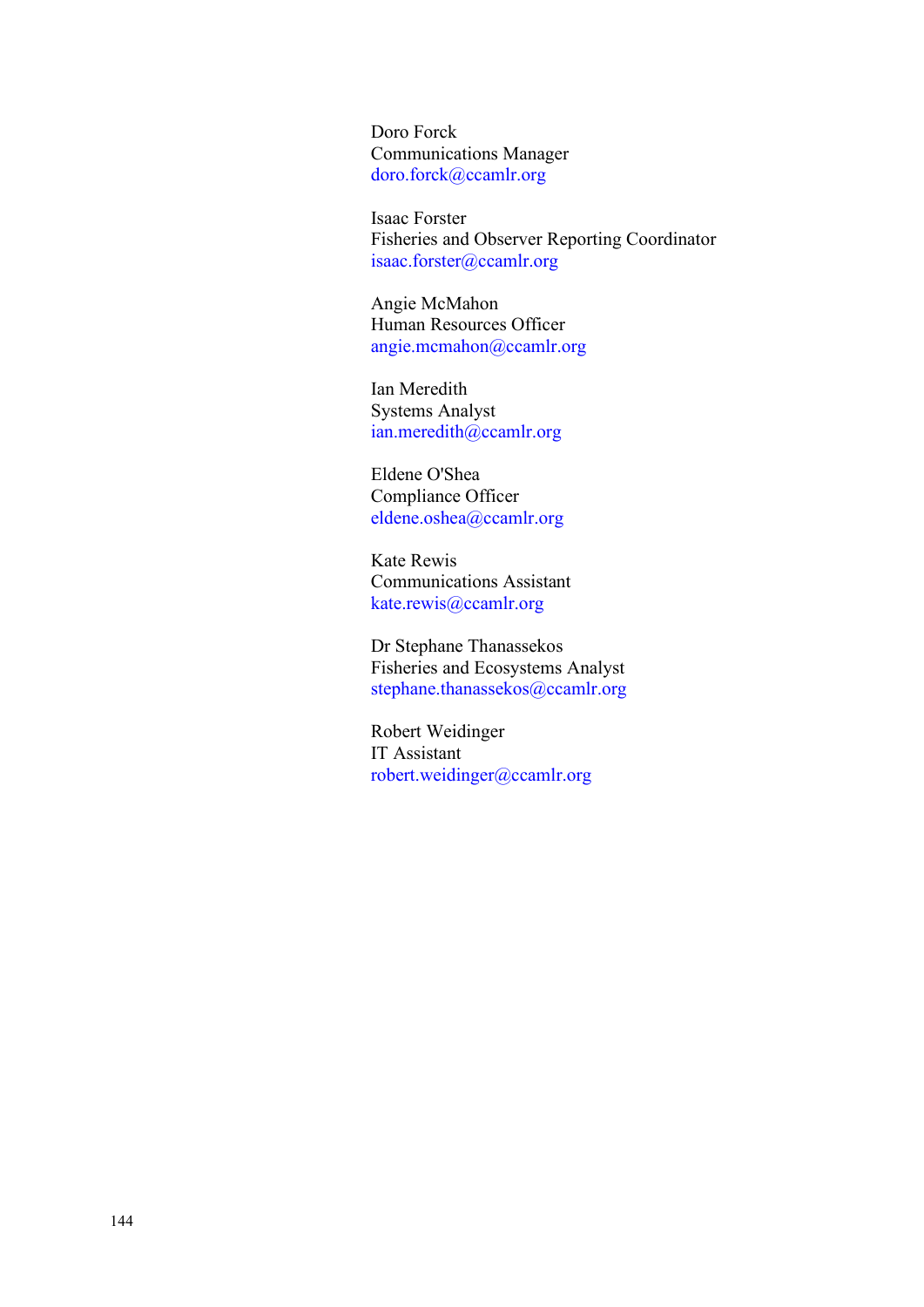#### Appendix B

#### **Agenda**

#### Working Group on Statistics, Assessments and Modelling (Virtual meeting, 28 June to 2 July 2021)

- <span id="page-24-0"></span>1. Introduction
- 2. Opening of the meeting
	- 2.1 Adoption of the agenda and organisation of the meeting
- 3. Development and progress of stock assessments
	- 3.1 Stock assessments for krill
	- 3.2 Stock assessment for established toothfish fisheries<br>3.3 Stock assessment for data-limited toothfish fisheries
	- Stock assessment for data-limited toothfish fisheries
		- 3.3.1 Trend analysis for data-limited toothfish fisheries
- 4. Management strategy evaluations: consideration of alternative toothfish harvest control rules, including F-based rules for stocks with integrated assessments
- 5. Cross-cutting issues in toothfish fisheries affecting data or stock assessment model quality
	- 5.1 Uncertainties in tagging programs (tag matching, vessel calibration method, etc.)<br>5.2 Conversion factors
	- Conversion factors
- 6. Development of a toolbox for designing research plans
	- 6.1 Demo of the CCAMLR R GIS package<br>6.2 Tools to design sampling strategy for re
	- Tools to design sampling strategy for research surveys (under CM 24-01)
- 7. Data service advisory group
- 8. Review of new research proposals
- 9. Review of ongoing research results and proposals
	- 9.1 Research results and proposals from Area 48
	- 9.2 Research results and proposals from Area 58
	- 9.3 Research results and proposals from Area 88
- 10. Future work
- 11. Other business
- 12. Advice to the Scientific Committee
- 13. Adoption of report and close of meeting.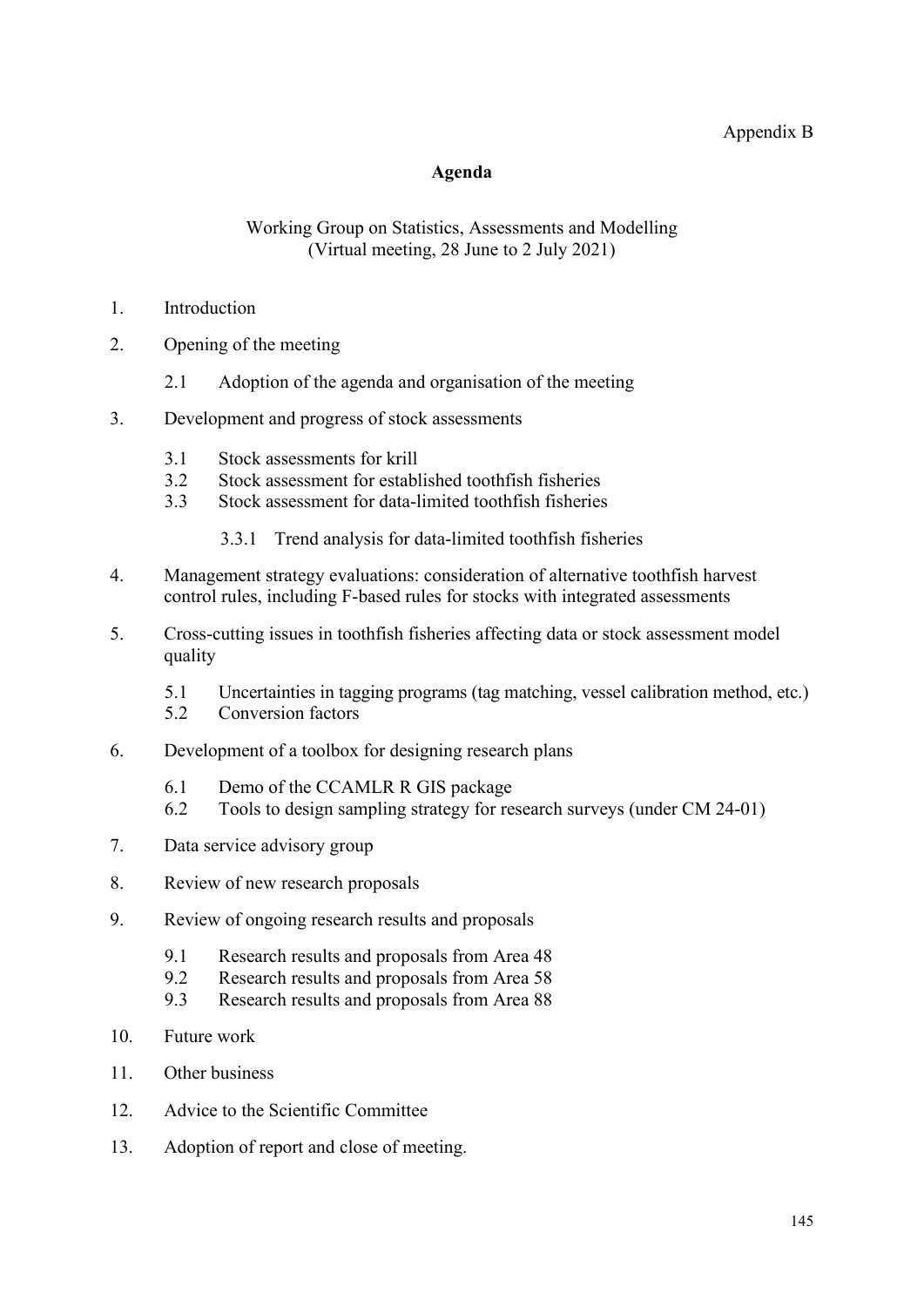#### **List of Documents**

Working Group on Statistics, Assessments and Modelling (Virtual Meeting, 28 June to 2 July 2021)

<span id="page-25-0"></span>

| WG-SAM-2021/01        | New research plan for <i>Dissostichus</i> spp. under CM 24-01,<br>paragraph 3 in Subarea 88.3 by Korea and Ukraine from<br>2021/22 to 2023/24<br>Delegations of the Republic of Korea and Ukraine                                                                               |
|-----------------------|---------------------------------------------------------------------------------------------------------------------------------------------------------------------------------------------------------------------------------------------------------------------------------|
| WG-SAM-2021/02        | Notification for the Ross Sea shelf survey in 2022<br>Delegation of New Zealand                                                                                                                                                                                                 |
| WG-SAM-2021/03        | Continuing research in the Dissostichus mawsoni exploratory<br>fishery in East Antarctica (Divisions 58.4.1 and 58.4.2) from<br>2018/19 to 2021/22; Research plan under CM21-02,<br>paragraph 6(iii)<br>Delegations of Australia, France, Japan, Republic of Korea<br>and Spain |
| WG-SAM-2021/04 Rev. 2 | Proposal for continuing research on Antarctic toothfish<br>(Dissostichus mawsoni) in Statistical Subarea 48.6 in 2021/22<br>from a multiyear plan (2021-2024): Research Plan under<br>$CM$ 21-02, paragraph $6(iii)$<br>Delegations of Japan, South Africa and Spain            |
| WG-SAM-2021/05        | Proposal to conduct a local survey of <i>Champsocephalus</i><br>gunnari in Statistical Subarea 48.2<br>Delegation of Ukraine                                                                                                                                                    |
| WG-SAM-2021/06        | Provisional Trend Analysis - Preliminary 2021 research<br>blocks biomass estimates<br>Secretariat                                                                                                                                                                               |
| WG-SAM-2021/07        | Antarctic krill proportional recruitment indices (2010-2020)<br>in Subareas 48.1–48.3 from the observer data<br>Secretariat                                                                                                                                                     |
| WG-SAM-2021/08        | Preliminary exploration of H-based decision rules for<br>managing toothfish fisheries<br>R. Hillary, P. Ziegler and J. Day                                                                                                                                                      |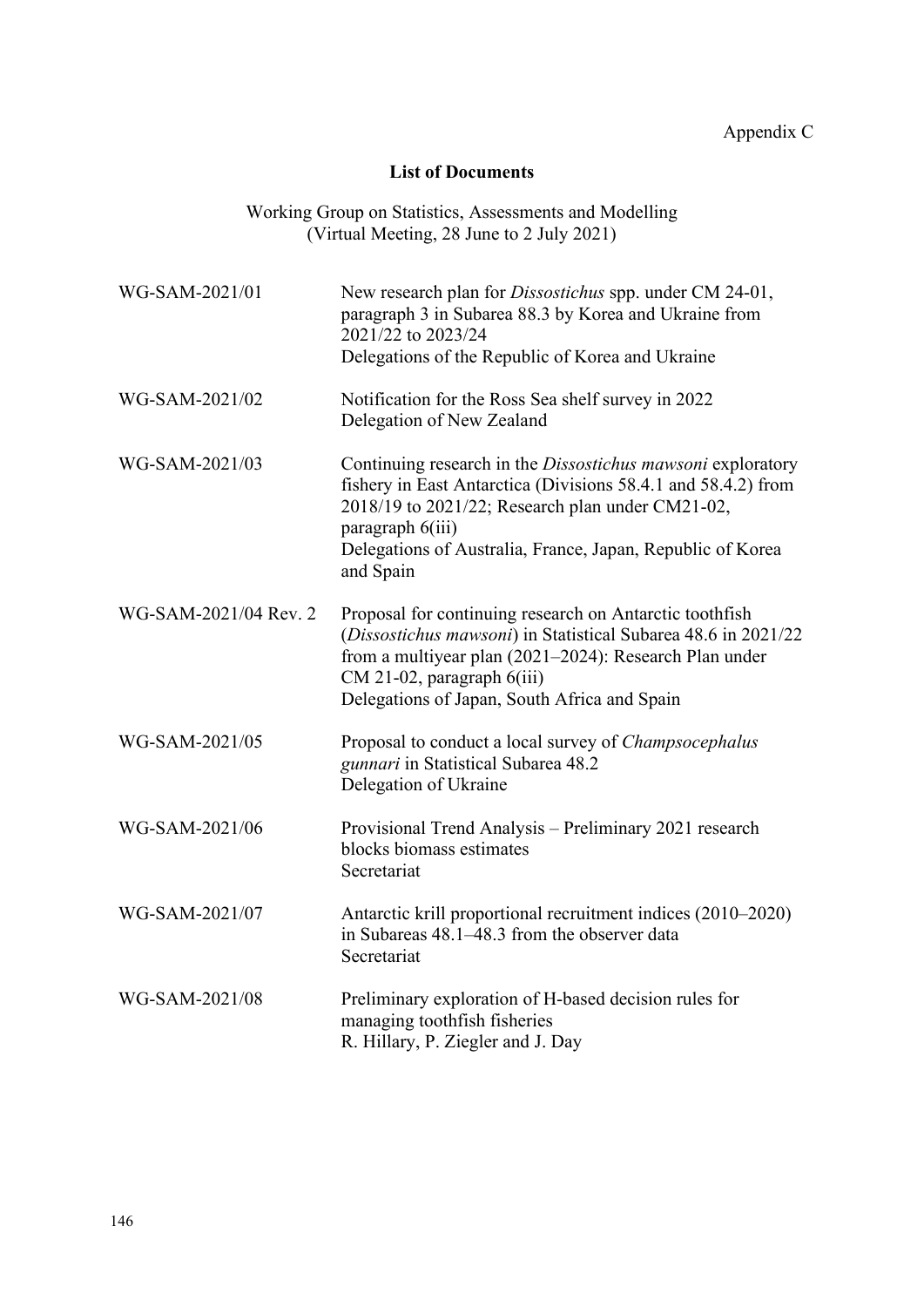| WG-SAM-2021/09 | Recruitment modelling for <i>Euphausia superba</i> stock<br>assessments considering the recurrence of years with low<br>recruitment<br>C. Pavez, S. Wotherspoon, D. Maschette, K. Reid and<br>K. Swadling                                                             |
|----------------|-----------------------------------------------------------------------------------------------------------------------------------------------------------------------------------------------------------------------------------------------------------------------|
| WG-SAM-2021/10 | Multi-fleet stock assessment modelling with the Grym<br>J. Liu, S. Wotherspoon and D. Maschette                                                                                                                                                                       |
| WG-SAM-2021/11 | Analysis of the factors influencing the fishing impact zone for<br>the longline toothfish fishery<br>O. Krasnoborodko, S. Kasatkina and A. Remeslo                                                                                                                    |
| WG-SAM-2021/12 | Grym parameter values for Subareas 48.1, 48.2 and 48.3<br>S. Thanassekos, K. Reid, S. Kawaguchi, S. Wotherspoon,<br>D. Maschette, P. Ziegler, D. Welsford, G. Watters,<br>D. Kinzey, C. Reiss, C. Darby, P. Trathan, S. Hill, T. Earl,<br>S. Kasatkina and Y.-P. Ying |
| WG-SAM-2021/13 | Updated stock assessment model for the Antarctic toothfish<br>(Dissostichus mawsoni) population of the Ross Sea region for<br>2021<br>A. Grüss, A. Dunn and S. Parker                                                                                                 |
| WG-SAM-2021/14 | Diagnostic plots for the 2021 assessment model for the<br>Antarctic toothfish (Dissostichus mawsoni) population of the<br>Ross Sea region<br>A. Grüss, A. Dunn and S. Parker                                                                                          |
| WG-SAM-2021/15 | Stock Annex for the 2021 assessment of the Antarctic<br>toothfish (Dissostichus mawsoni) population of the Ross Sea<br>region<br>A. Grüss, A. Dunn and S. Parker                                                                                                      |
| WG-SAM-2021/16 | Options to include the Ukrainian quarantined data to the<br><b>CCAMLR</b> database<br>I. Slypko and K. Demianenko                                                                                                                                                     |
| WG-SAM-2021/17 | Report on the toothfish survey in the Subarea 48.1 by the<br>Ukrainian vessel Calipso in 2021<br>Delegation of Ukraine                                                                                                                                                |
| WG-SAM-2021/18 | Research Plan under CM 21-02, paragraph 6 (iii). Proposal<br>for new multi-Member research on <i>Dissostichus</i> spp. in<br>Divisions 58.4.1 and 58.4.2 from 2021/22 to 2023/24<br>Delegation of the Russian Federation                                              |